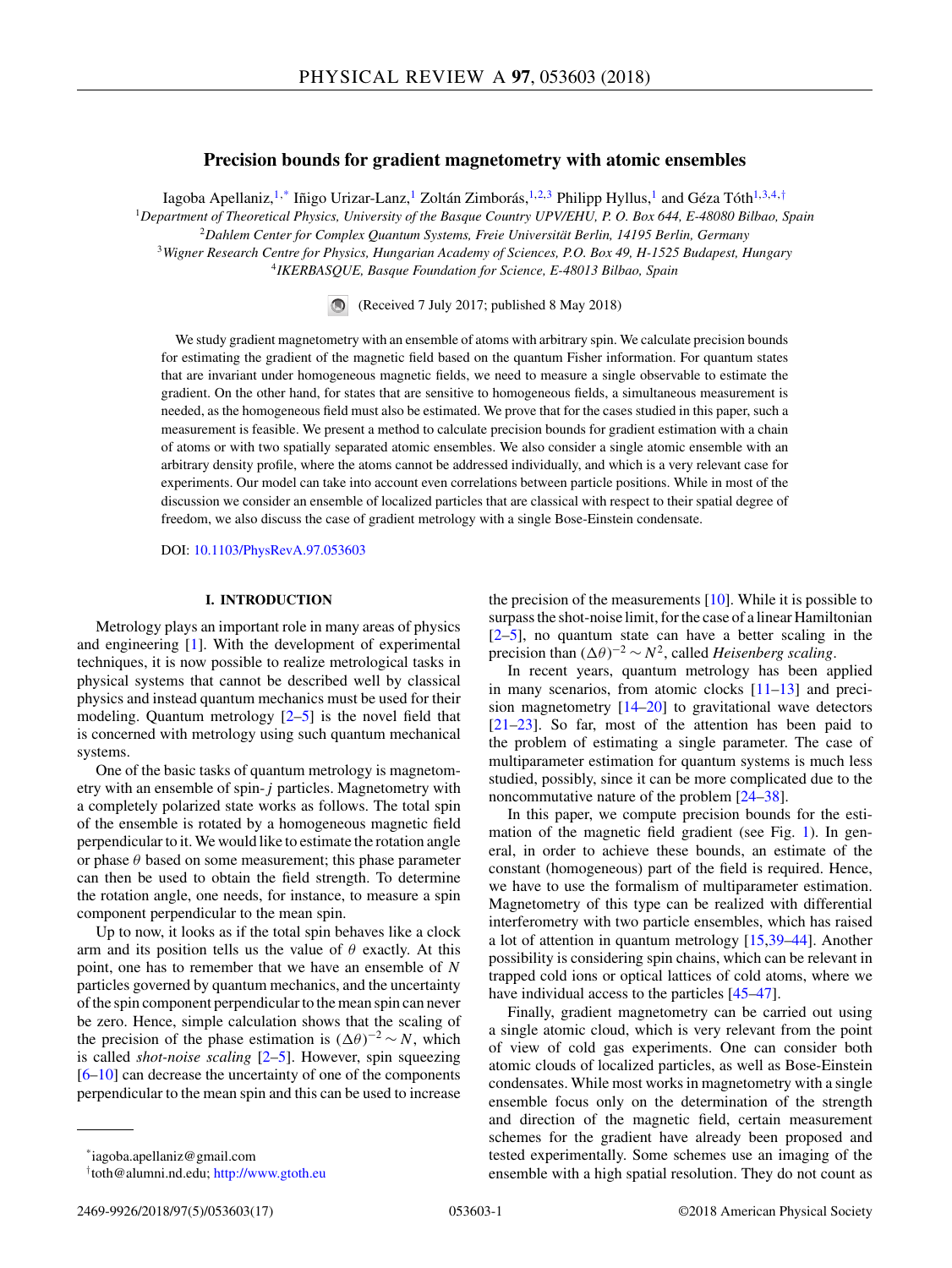<span id="page-1-0"></span>

FIG. 1. Schematic representation of an atomic ensemble (blue cloud) placed in a magnetic field (green lines) in a Stern-Gerlach apparatus. From the final state the gradient of the field can be estimated. Note that the field intensity changes along the cloud of atoms, while the direction is always the same from north (N) to south (S) within the cloud. For an easier presentation, a setup is shown where the direction of the magnetic field is parallel to the cloud, however, this does not have always to be the case.

single-ensemble methods in the sense we use this expression in our paper since in this case not only collective observables are measured [\[18–20\]](#page-14-0). There is a method based on collective measurements of the spin length of a fully polarized ensemble given in Ref. [\[48\]](#page-15-0). There is also a scheme based on many-body singlet states described in Ref. [\[45\]](#page-15-0).

We use the quantum Fisher information (QFI) and the Cramér-Rao (CR) bound in our derivations [\[4](#page-14-0)[,49–53\]](#page-15-0). Due to this, our calculations are generally valid for any measurement, thus they are relevant to many recent experiments [\[14–20,](#page-14-0)[48\]](#page-15-0). We note that in the case of the spin singlet, our precision bounds are saturated by the metrological scheme presented in Ref. [\[45\]](#page-15-0).

We can also connect our results to entanglement theory [\[54–56\]](#page-15-0). We find that the shot-noise scaling cannot be surpassed with separable states, while the Heisenberg scaling can be reached with entangled states. However, the shot-noise scaling can be surpassed only if the particle positions are correlated, which is the case, for instance, if the particles attract each other.

Next, we present the main characteristics of our setup. For simplicity, as well as following recent experiments (e.g., Ref. [\[18\]](#page-14-0)), we consider an ensemble of spin-*j* particles placed in a one-dimensional arrangement. The atoms are then situated along the *x* axis with  $y = z = 0$ . We assume that we have particles that behave classically with respect to their spatial state. That is, they cannot be in a superposition of being at two different places. On the other hand, they have internal degrees of freedom, their spin, which is quantum. This is a very good description to many of the cold gas experiments.

Based on these considerations, we assume that the state is factorizable into a spatial part and a spin part as

$$
\varrho = \varrho^{(x)} \otimes \varrho^{(s)},\tag{1}
$$

where the internal state is decomposed in its eigenbasis as

$$
\varrho^{(s)} = \sum_{\lambda} p_{\lambda} |\lambda\rangle\langle\lambda|.
$$
 (2)

For the spatial part defined in the continuous Hilbert space, we assume that it can be modeled by an incoherent mixture of pointlike particles as

$$
\varrho^{(x)} = \int \frac{P(x)}{\langle x | x \rangle} |x\rangle \langle x| dx, \tag{3}
$$

where  $\mathbf{x} = (x_1, x_2, \dots, x_N)$  is a vector which collects all the particle positions,  $P(x)$  is the spatial probability distribution function of the atoms, and  $dx$  denotes  $dx_1dx_2...dx_N$ . Note that the spatial part  $(3)$  is diagonal in the position eigenbasis, which simplifies considerably our calculations (see Appendix  $\bf{B}$  $\bf{B}$  $\bf{B}$  for more details). During the evolution of the state, correlations might arise between the internal and the spatial parts and the product form (1) might not be valid to describe the evolution of the system.

First, we consider spin chains and two particle ensembles at different places. The gradient measurement with two ensembles is essentially based on the idea that the gradient is just the difference between two measurements at different locations. With these systems, it is possible to reach the Heisenberg scaling.

We also examine in detail the case of a single atomic ensemble. Since in such systems the atoms cannot be individually addressed, we assume that the quantum state is permutationally invariant (PI). We show that for states insensitive to the homogeneous magnetic field, one can reduce the problem to a one-parameter estimation scenario. Single-ensemble measurements have certain advantages because the spatial resolution can be higher and the experimental requirements are smaller since only a single ensemble must be prepared.

For completeness, we mention the case of Bose-Einstein condensates (BEC). The spatial state in this case is pure

$$
\varrho_{\text{BEC}}^{(x)} = (|\Psi\rangle\langle\Psi|)^{\otimes N},\tag{4}
$$

where  $|\Psi\rangle$  is the spatial state of a single particle. Hence, the spatial state is delocalized and it is not an incoherent mixture of various eigenstates of *x.* While we do not consider such systems in detail, our formalism could be used to model them.

We now outline the model we use to describe the interaction of the particles with the magnetic field. The field at the atoms is given as

$$
\boldsymbol{B}(x,0,0) = \boldsymbol{B}_0 + x\boldsymbol{B}_1 + O(x^2),\tag{5}
$$

where we neglect the terms of order two or higher, and where  $O(\xi)$  is the usual Landau notation to describe the asymptotic behavior of a quantity, in this case for small *ξ* . We consider the magnetic field pointing in the *z* direction, hence,  $\mathbf{B}_0 =$  $B_0(0,0,1)$  and  $\mathbf{B}_1 = B_1(0,0,1)$ . For this configuration, due to the Maxwell equations, with no currents or changing electric fields, we have

$$
\text{div } \mathbf{B} = 0, \quad \text{curl } \mathbf{B} = (0, 0, 0). \tag{6}
$$

This implies  $\sum_{l=x,y,z} \frac{\partial B_l}{\partial l} = 0$  and  $\frac{\partial B_l}{\partial m} - \frac{\partial B_m}{\partial l} = 0$ for  $l \neq m$ . Thus, the spatial derivatives of the field components are not independent of each other. In this paper, however, we consider an elongated trap. In the case of such a quasi-onedimensional atomic ensemble, only the derivative along the axis of the trap has an influence on the quantum dynamics of the atoms or a double-well experiment.

We determine the precision bounds for the estimation of the magnetic field gradient  $B_1$ . We calculate how the precision scales with the number of particles. We compare systems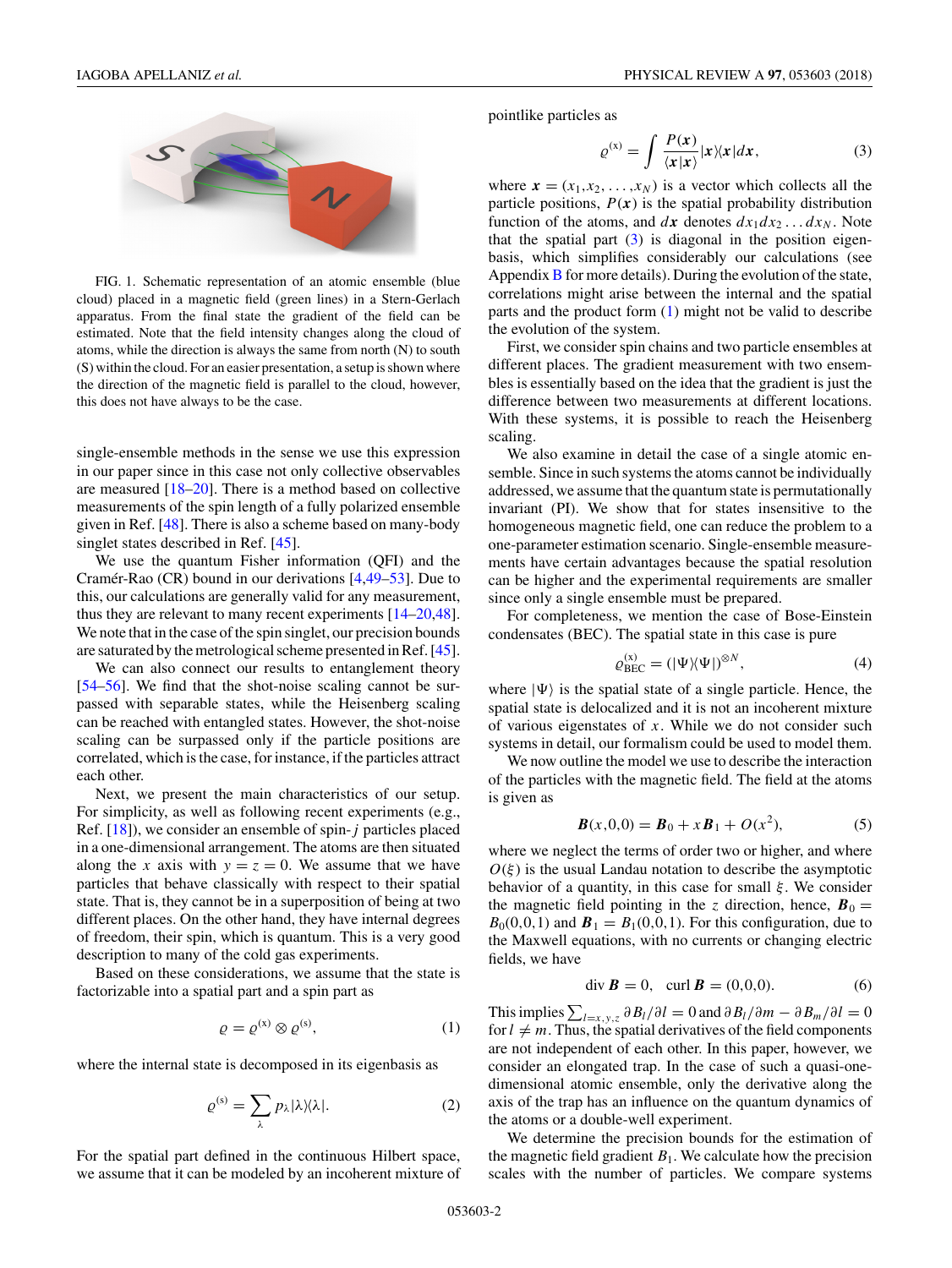<span id="page-2-0"></span>with an increasing particle number, but of the same size. As discussed later, if we follow a different route, we can obtain results that can incorrectly be interpreted as reaching the Heisenberg limit, or even a super-Heisenberg scaling.

The angular momentum of an individual atom is coupled to the magnetic field, yielding the following interaction term:

$$
h^{(n)} = \gamma B_z^{(n)} \otimes j_z^{(n)},\tag{7}
$$

where the operator  $B_7^{(n)} = B_0 + B_1 \hat{x}^{(n)}$  acts on the spatial part of the Hilbert space and  $\hat{x}^{(n)}$  is the position operator of a single particle. Moreover,  $j_z^{(n)}$  is a single-particle spin operator, acting on the spin part of the Hilbert space. Finally,  $\gamma = g\mu_B$  where *g* is the gyromagnetic factor and  $\mu$ <sub>B</sub> corresponds to the Born magneton, and we set  $\hbar = 1$  for simplicity. We use the "<sup> $\sim$ </sup>" notation to distinguish the operator  $\hat{x}$  from the coordinate  $x$ . Later, we will omit it for simplicity. The Hamiltonian of the entire system is just the sum of all two-particle interactions of the type Eq.  $(7)$  and can be written as

$$
H = \gamma \sum_{n=1}^{N} B_{z}^{(n)} \otimes j_{z}^{(n)}.
$$
 (8)

Equation (8) generates the time evolution of the atomic ensemble.

One could include also the kinetic energy in the Hamiltonian. Such an extra term causes that the gradient field pushes atoms in state  $|0\rangle$  into one direction, while atoms in state  $|1\rangle$ into the other direction. In our work, we do not take into account this effect. Moreover, we do not include in the model the initial thermal dynamics of the particles. Both of these effects are negligible in a usual setup, as shown in Appendix [A.](#page-11-0)

We calculate lower bounds on the precision of estimating*B*<sup>1</sup> based on a measurement on the state after it passed through the unitary dynamics  $U = \exp(-iHt)$ , where *t* is the time spent by the system under the influence of the magnetic field. The unitary operator can be rewritten as

$$
U = e^{-i(b_0 H_0 + b_1 H_1)}, \tag{9}
$$

where the  $b_i = \gamma B_i t$ . The generator describing the effect of the homogeneous field is given as

$$
H_0 = \sum_{n=1}^{N} j_z^{(n)} = J_z,
$$
 (10)

while the generator describing the effect of the gradient is

$$
H_1 = \sum_{n=1}^{N} x^{(n)} j_z^{(n)}.
$$
 (11)

We omit  $\otimes$  and the superscripts (x) and (s) for simplicity, and use them only if it is necessary to avoid confusions.

The operators  $H_0$  and  $H_1$  commute with each other. However, it is not necessarily true that the operators we have to measure to estimate  $b_0$  or  $b_1$  can be simultaneously measured. The reason for that is that both operators to be measured act on the same atomic ensemble. If the measurement operators do not commute with each other, then the precision bound obtained from the theory of QFI cannot necessarily be reached. For the particular cases studied in this paper, we prove that a simultaneous measurement to estimate both the homogeneous and the gradient parameter can be carried out (see Appendix [E\)](#page-13-0). On the other hand, in schemes in which the gradient is calculated based on measurements on two separate atomic ensembles or different atoms in a chain, the measuring operators can always commute with each other [\[14,15](#page-14-0)[,46\]](#page-15-0).

The paper is organized as follows. In Sec. II, general precision bounds for the estimation of the gradient of the magnetic field are presented. In Sec. [III,](#page-4-0) we compute precision bounds for relevant spatial configurations appearing in cold atom physics such as spin chains and two ensembles spatially separated from each other. In Sec. [IV,](#page-6-0) we consider a single atomic ensemble in a PI state and we calculate the precision bounds for various quantum states, such as the singlet spin state or the totally polarized state. In Sec. [V,](#page-10-0) we consider Bose-Einstein condensates.

# **II. PRECISION BOUNDS FOR ESTIMATING THE GRADIENT**

In this section, we show how the QFI helps us to obtain the bound on the precision of the gradient estimation. First, we discuss gradient magnetometry using quantum states that are insensitive to homogeneous fields. In this case, we need to estimate only the gradient and do not have to know the homogeneous field. Hence, this case corresponds to a singleparameter estimation problem.

Then, we discuss the case of quantum states sensitive to homogeneous fields. Even in this case, we are interested only in the gradient, and we do not aim at estimating the homogeneous field. In spite of this, gradient estimation with such states is a two-parameter estimation task. We introduce the basics of multiparameter quantum metrology, and we adapt that formalism to our problem. We also show that the precision bound obtained does not change under spatial translation, which will be used later to simplify our calculations. In Appendix  $E$ , we show that even the precision bounds for states sensitive to the homogeneous field, appearing in this paper, are saturable.

Next, we summarize important properties of the QFI used throughout this paper (for reviews, see Refs. [\[2,4](#page-14-0)[,53,57–62\]](#page-15-0)). Let us consider a quantum state with the eigendecomposition

$$
\varrho = \sum_{k} p_k |k\rangle\langle k|.\tag{12}
$$

For two arbitrary operators A and B, and a state  $\rho$  [Eq. (12)], the QFI is defined as  $[4,49-51,53]$  $[4,49-51,53]$ 

$$
\mathcal{F}_{Q}[\varrho, A, B] := 2 \sum_{k,k'} \frac{(p_k - p_{k'})^2}{p_k + p_{k'}} A_{k,k'} B_{k',k}, \qquad (13)
$$

where  $A_{k,k'} = \langle k | A | k' \rangle$  and  $B_{k,k'} = \langle k | B | k' \rangle$ . If the two operators are the same then, from Eq. (13), the usual form of the QFI is obtained:

$$
\mathcal{F}_{Q}[\varrho, A] \equiv \mathcal{F}_{Q}[\varrho, A, A] = 2 \sum_{k,k'} \frac{(p_k - p_{k'})^2}{p_k + p_{k'}} |A_{k,k'}|^2. \tag{14}
$$

We list some useful properties of the QFI: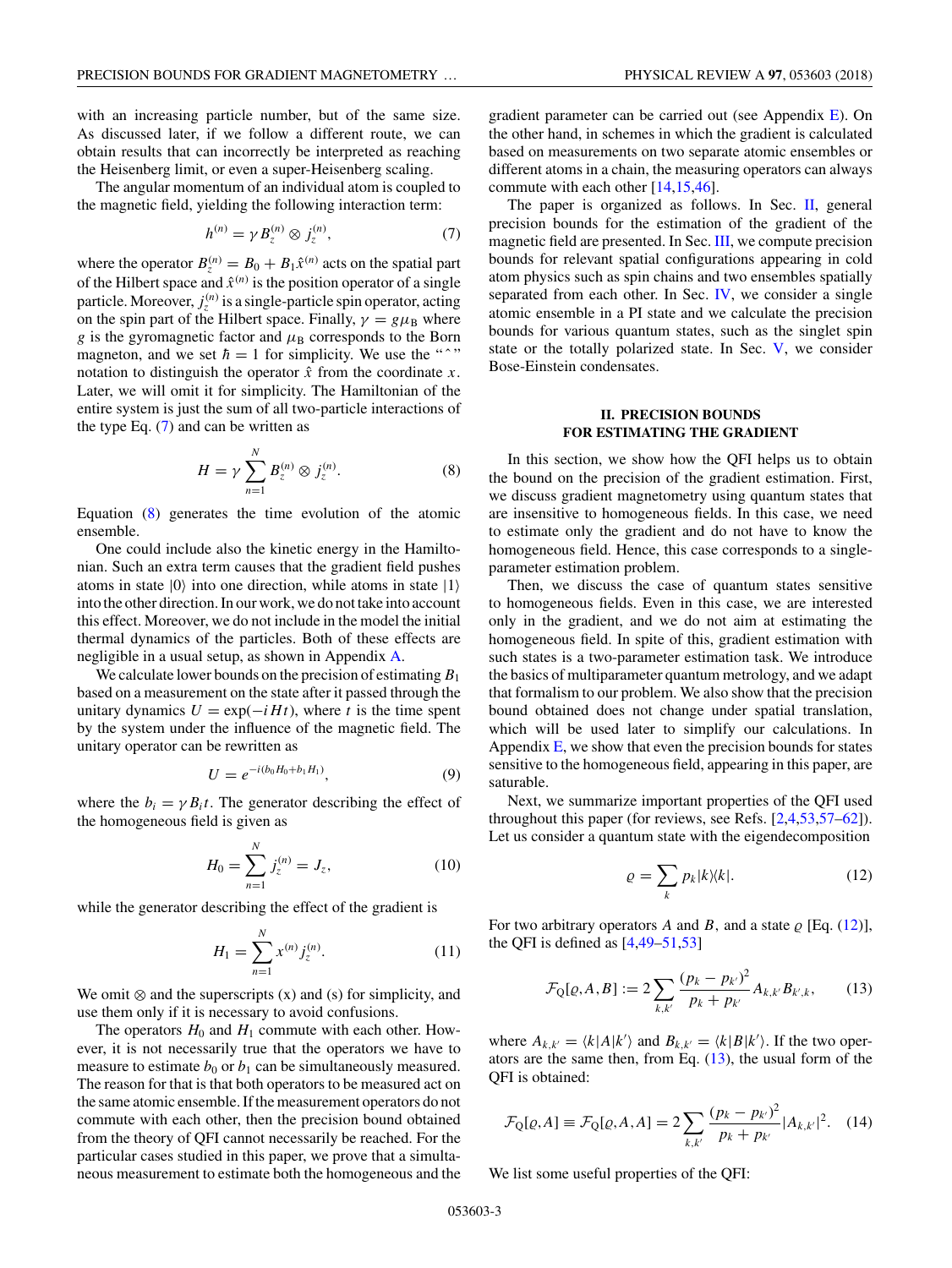<span id="page-3-0"></span>(i) Based on Eq. [\(13\)](#page-2-0),  $\mathcal{F}_{Q}[\rho, A, B]$  is linear in the second and third arguments

$$
\mathcal{F}_{Q}\left[\varrho,\sum_{i}A_{i},\sum_{j}B_{j}\right]=\sum_{i,j}\mathcal{F}_{Q}[\varrho,A_{i},B_{j}].\qquad(15)
$$

This will make it possible to calculate the QFI for collective quantities based on the QFI for single-particle observables.

(ii) The QFI remains invariant if we exchange the second and the third arguments

$$
\mathcal{F}_{Q}[\varrho, A, B] = \mathcal{F}_{Q}[\varrho, B, A]. \tag{16}
$$

Equation (16) will help to simplify our calculations.

(iii) The following alternative form,

$$
\mathcal{F}_{Q}[\varrho, A, B] = 4\langle AB \rangle - 8 \sum_{k,k'} \frac{p_{k} p_{k'}}{p_{k} + p_{k'}} A_{k,k'} B_{k',k}, \quad (17)
$$

is also useful since the correlation appears explicitly.

(iv) For pure states, Eq.  $(13)$  simplifies to

$$
\mathcal{F}_{Q}[|\psi\rangle, A, B] = 4(\langle AB\rangle_{\psi} - \langle A\rangle_{\psi} \langle B\rangle_{\psi}). \tag{18}
$$

Using Eq. (18) for  $A = B$ , we obtain that for pure states the QFI equals four times the variance, i.e.,  $\mathcal{F}_{Q}[\psi\rangle, A] = 4(\Delta A)^{2}$ .

(v) The QFI is convex on the space of the density matrices, i.e.,

$$
\mathcal{F}_{Q}[p\varrho_{1} + (1-p)\varrho_{2}, A] \leq p\mathcal{F}_{Q}[\varrho_{1}, A] + (1-p)\mathcal{F}_{Q}[\varrho_{2}, A],
$$
\n(19)

Hence, when maximizing the QFI, we need to carry out an optimization over pure states only.

In the following, we show the general form of the expressions giving the precision bounds for states insensitive to the homogeneous field, as well as for states sensitive to it. We also show that both bounds are invariant under the spatial translation of the system which makes the computing for particular cases much easier.

## **A. Precision bound for states insensitive to homogeneous fields: Single-parameter dependence**

We will now consider quantum states that are insensitive to the homogeneous field. For such states,

$$
[\varrho, H_0] = 0 \tag{20}
$$

holds. Hence, the unitary time evolution given in Eq. [\(9\)](#page-2-0) is simplified to

$$
U = e^{-ib_1H_1},\tag{21}
$$

and the evolved state is a function of a single unknown parameter  $b_1$ .

When estimating a single parameter, the Cramér-Rao bound gives the best achievable precision as [\[4\]](#page-14-0)

$$
(\Delta b_1)^{-2}|_{\text{max}} = \mathcal{F}_Q[\varrho, H_1].\tag{22}
$$

It is always possible to find a measurement that saturates the precision bound (22), which is indicated using the notation " $|_{\text{max}} =$ ".

*Observation 1.* For states insensitive to the homogeneous fields, the maximal precision of the estimation of the gradient parameter  $b_1$  is given as

$$
(\Delta b_1)^{-2}|_{\max} = \sum_{n,m}^{N} \int x_n x_m P(\mathbf{x}) d\mathbf{x} \, \mathcal{F}_{\mathbb{Q}}[{\varrho}^{(s)}, j_z^{(n)}, j_z^{(m)}], \tag{23}
$$

where the integral represents the correlation between the particle positions  $x_n$  and  $x_m$ . Moreover, Eq. (23) is translationally invariant, i.e., it remains the same after an arbitrary displacement *d* of the form of

$$
U_d = \exp(-idP_x), \tag{24}
$$

where  $d$  is the distance displaced and  $P_x$  is the sum of all single-body momentum operators  $p_x^{(n)}$  in the *x* direction.

*Proof.* We have to evaluate the right-hand side of Eq. (22). The state is a tensor product of the spatial and internal parts, and the spatial part is an incoherent mixture of position eigenstates, as in Eqs. [\(1\)](#page-1-0) and [\(3\)](#page-1-0). Hence, the eigenstates are  $|x, \lambda\rangle$ , where  $|x\rangle$  and  $|\lambda\rangle$  are defined in the spatial and internal Hilbert spaces, respectively. Then, the matrix elements of  $H_1$ , which is diagonal in the spatial subspace, are obtained as

$$
(H_1)_{x,\lambda;y,\nu} = \delta(x-y)\langle\lambda|\sum_{n=1}^N x_n j^{(n)}|\nu\rangle.
$$
 (25)

Calculating Eq. [\(14\)](#page-2-0) for  $A = H_1$ , Eq. (22) leads to Eq. (23) (see Appendix  $C$  for details).

In the last part of the proof, we show that the precision (23) remains the same for any displacement of the system. We use the Heisenberg picture in which the operators must be transformed instead of the states. After the displacement, the operator  $H_1$  describing the effect of the gradient is obtained as

$$
H_1(d) = H_1 - dH_0. \tag{26}
$$

Hence, the unitary evolution operator of the displaced system is obtained as

$$
U(d) = e^{-i[b_0 H_0 + b_1 H_1(d)]} = e^{-i[(b_0 - b_1 d)H_0 + b_1 H_1]}.
$$
 (27)

Using the commutation relation  $(20)$ , we can see that Eq.  $(27)$ is equal to the time evolution given in Eq.  $(21)$ .

## **B. Precision bound for states sensitive to homogeneous fields: Two-parameter dependence**

We now show how to obtain the precision bounds for states sensitive to the homogeneous field. The homogeneous field rotates all the spins in the same way, while the field gradient rotates the spins differently depending on the position of the particles. Hence, in order to estimate  $b_1$ , we have to consider the effect of a second unknown parameter  $b_0$ . Note, however, that we are not interested to estimate  $b_0$  precisely, we just need it to estimate  $b_1$ .

In this case, the metrological performance of the quantum state is given by the  $2 \times 2$  Cramér-Rao matrix inequality [\[4\]](#page-14-0)

$$
C \geqslant \mathcal{F}_Q^{-1},\tag{28}
$$

where the covariance matrix is defined as  $C_{ij} = \langle b_i b_j \rangle$  –  $\langle b_i \rangle \langle b_j \rangle$ . The matrix elements of the quantum Fisher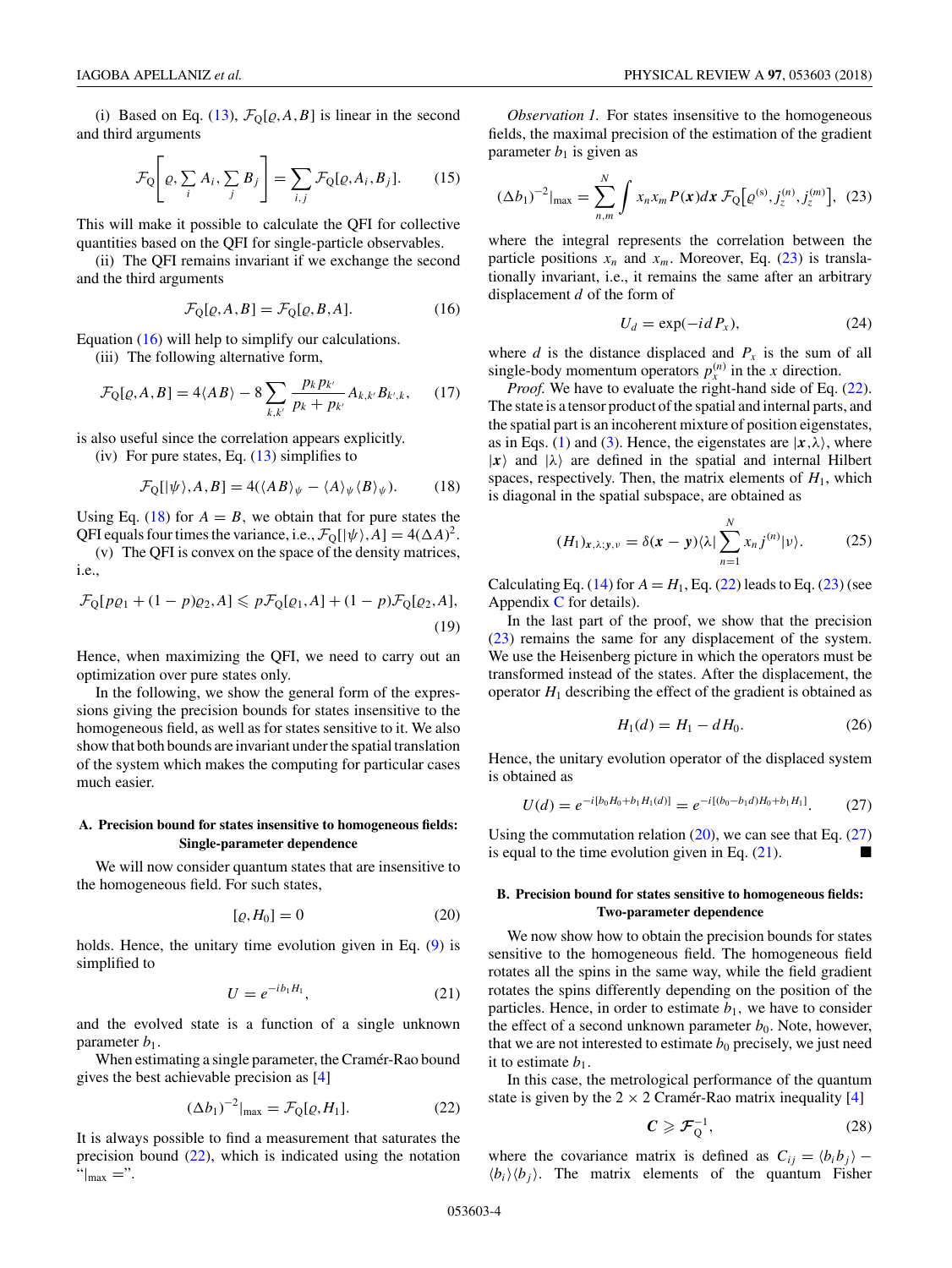<span id="page-4-0"></span>information matrix  $\mathcal{F}_{Q}$  are

$$
\mathcal{F}_{ij} := \mathcal{F}_{Q}[\varrho, H_i, H_j]. \tag{29}
$$

Unlike in the case of single-parameter estimation, Eq. [\(28\)](#page-3-0) can be saturated only if the measurements for estimating the two parameters are compatible with each other [\[4,](#page-14-0)[51,63\]](#page-15-0). Hence, we use " $\leq$ " instead of " $|_{\text{max}}$ " for the bounds for quantum states sensitive to the homogeneous fields.

Using the well-known formula for the inverse of  $2 \times 2$ matrices, Eq. [\(28\)](#page-3-0) yields

$$
(\Delta b_1)^{-2} \leq \mathcal{F}_{11} - \frac{\mathcal{F}_{01}\mathcal{F}_{10}}{\mathcal{F}_{00}} \tag{30}
$$

for the precision of  $b_1$ .

*Observation 2.* For states sensitive to the homogeneous field, the expression to compute the precision bound for the gradient parameter takes the following form:

$$
(\Delta b_1)^{-2} \leq \sum_{n,m}^{N} \int x_n x_m P(\mathbf{x}) d\mathbf{x} \mathcal{F}_{Q}[\varrho^{(s)}, j_z^{(n)}, j_z^{(m)}] - \frac{\left(\sum_{n=1}^{N} \int x_n P(\mathbf{x}) d\mathbf{x} \mathcal{F}_{Q}[\varrho^{(s)}, j_z^{(n)}, J_z]\right)^2}{\mathcal{F}_{Q}[\varrho^{(s)}, J_z]}.
$$
 (31)

Moreover, the bound  $(31)$ , similarly to Eq.  $(23)$ , is invariant under spatial translations of the system.

*Proof.* To obtain the bound (31), we need to consider the matrix elements of QFI one by one. First of all, we compute  $\mathcal{F}_{11}$  which has the same form as Eq. [\(23\)](#page-3-0):

$$
\mathcal{F}_{11} = \sum_{n,m}^{N} \int x_n x_m P(\mathbf{x}) d\mathbf{x} \mathcal{F}_{Q} [\varrho^{(s)}, j_z^{(n)}, j_z^{(m)}]. \tag{32}
$$

Next, we have that  $H_0$ , similarly to Eq.  $(25)$ , is diagonal in the spatial  $|x\rangle$  basis, and its matrix elements in the  $|x, \lambda\rangle$  basis of the state are written as

$$
(H_0)_{\mathbf{x},\lambda;\mathbf{y},\nu} = \delta(\mathbf{x} - \mathbf{y})\langle\lambda|\sum_{n=1}^N j_z^{(n)}|\nu\rangle.
$$
 (33)

With this we obtain  $\mathcal{F}_{Q}[\varrho, H_0, H_0]$  as

$$
\mathcal{F}_{00} = \mathcal{F}_{Q}[\varrho^{(s)}, J_{z}]. \tag{34}
$$

Note that Eq. (34) is not a function of the whole state but only of the internal  $\varrho^{(s)}$  state. Finally, we compute  $\mathcal{F}_{01}$  and  $\mathcal{F}_{10}$ . Since  $\mathcal{F}_{01} = \mathcal{F}_{10}$ , we have to compute only one of them. Using Eqs. (33) and [\(25\)](#page-3-0),  $\mathcal{F}_{Q}[\varrho, H_0, H_1]$  is obtained as

$$
\mathcal{F}_{01} = \sum_{n=1}^{N} \int x_n P(\mathbf{x}) d\mathbf{x} \mathcal{F}_{Q}[\varrho^{(s)}, j_z^{(n)}, J_z]. \tag{35}
$$

With these results, Eq.  $(31)$  follows (see Appendix [C\)](#page-12-0).

Let us now determine the bound on the precision for estimating the gradient on the translated system. We have to compute first the QFI matrix elements. We use the linearity of the last two arguments of  $\mathcal{F}_0[\varrho,A,B]$  given in Eq. [\(15\)](#page-3-0), the fact that  $H_0$  remains unchanged in the Heisenberg picture. We also use the formula  $(26)$  for the shifted  $H_1$  operator. The diagonal element of the QFI matrix corresponding to the measurement of the homogeneous field is

$$
\mathcal{F}_{00}(d) = \mathcal{F}_{Q}[\varrho, H_0(d)] = \mathcal{F}_{00},\tag{36}
$$

hence, it does not change due to the translation. For the diagonal element corresponding to the gradient measurement we obtain

$$
\mathcal{F}_{11}(d) = \mathcal{F}_{11} - 2d\mathcal{F}_{01} + d^2\mathcal{F}_{00}.
$$
 (37)

Finally, for the off-diagonal element, we get

$$
\mathcal{F}_{01}(d) = \mathcal{F}_{01} - d\mathcal{F}_{00}.
$$
 (38)

After determining all the elements of the QFI matrix, the bound for a displaced system can be obtained as

$$
(\Delta b_1)^{-2} \leq \mathcal{F}_{11}(d) - \frac{[\mathcal{F}_{01}(d)]^2}{\mathcal{F}_{00}(d)}
$$
  
=  $\mathcal{F}_{11} - 2d\mathcal{F}_{01} + d^2\mathcal{F}_{00}$   

$$
- \frac{\mathcal{F}_{01}^2 - 2d\mathcal{F}_{01}\mathcal{F}_{00} + d^2\mathcal{F}_{00}^2}{\mathcal{F}_{00}}.
$$
 (39)

The bound in Eq.  $(30)$  can be obtained from the right-hand side of Eq. (39) with straightforward algebra.

## **III. SPIN CHAIN AND TWO SEPARATED ENSEMBLES FOR MAGNETOMETRY**

After presenting our tools in Sec.  $II$ , we start with simple examples to show how our method works. We calculate precision bounds for gradient metrology for spin chain and for two-particle ensembles separated by a distance.

Before considering the setups mentioned above, we introduce various quantities describing the distribution of the particles based on the probability distribution function appearing in Eq. [\(3\)](#page-1-0). The mean particle position is

$$
\mu = \int \frac{\sum_{n=1}^{N} x_n}{N} P(x) dx.
$$
 (40)

The standard deviation of the particle positions, describing the size of the system, is computed as

$$
\sigma^2 = \int \frac{\sum_{n=1}^N x_n^2}{N} P(\mathbf{x}) d\mathbf{x} - \mu^2.
$$
 (41)

Finally, the covariance averaged over all particle pairs is

$$
\eta = \int \frac{\sum_{n \neq m}^{N} x_n x_m}{N(N-1)} P(\mathbf{x}) d\mathbf{x} - \mu^2.
$$
 (42)

The covariance is a large positive value if the particles tend to be close to each other, while it is negative if they tend to avoid each other.

After presenting the fundamental quantities above, let us study concrete metrological setups. The first spatial state we consider is given by *N* particles placed equidistantly from each other in a one-dimensional spin chain, as shown in Fig. [2.](#page-5-0) Such a system has been studied also in the context of a singleparameter estimation in the presence of collective phase noise [\[44\]](#page-15-0). The probability density function describing such a system is

$$
P(\mathbf{x}) = \prod_{n=1}^{N} \delta(x_n - na),
$$
\n(43)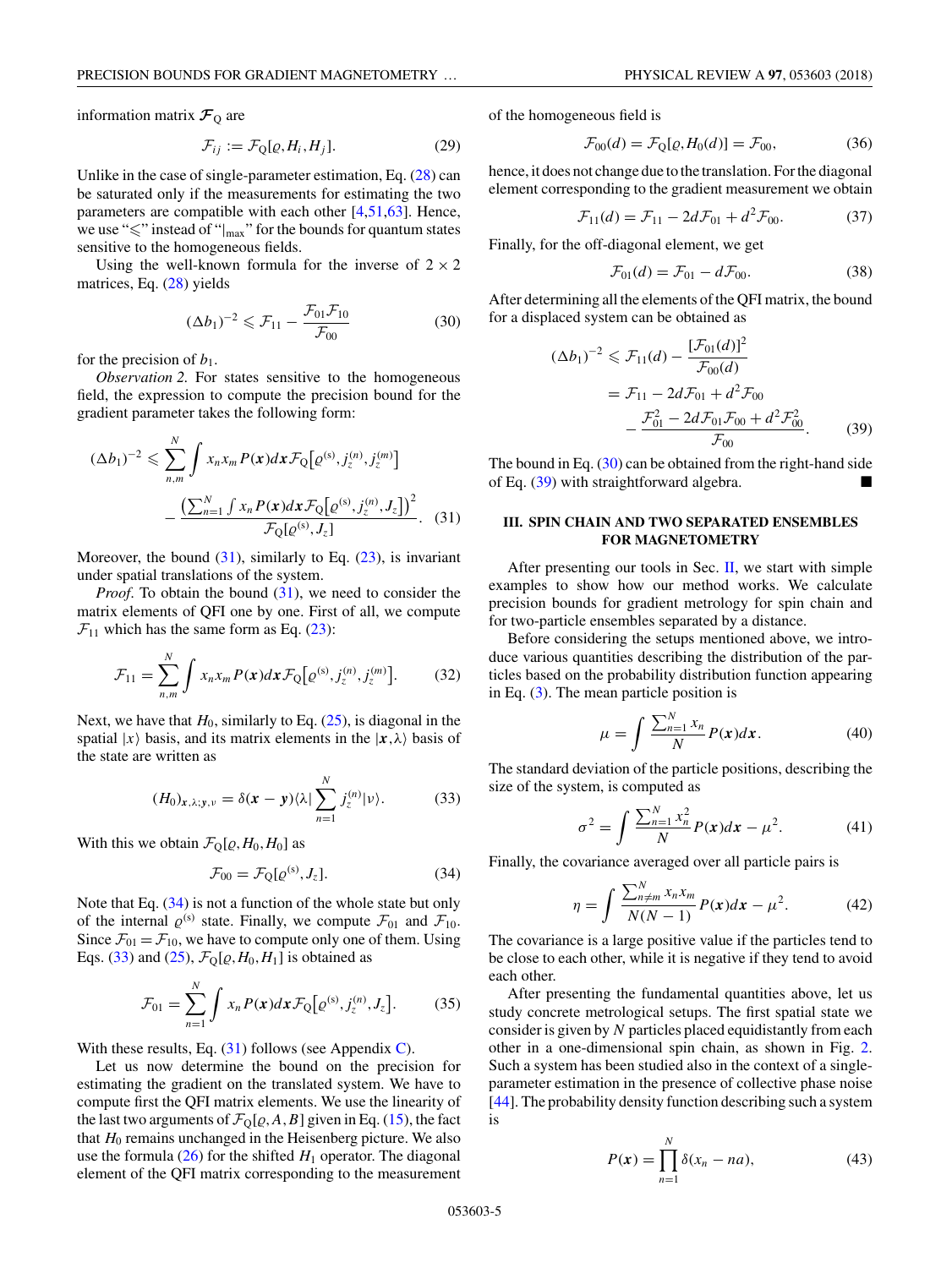<span id="page-5-0"></span>

FIG. 2. A one-dimensional chain of six spin-*j* atoms (blue disks) confined in a potential (gray area). (a) The ensemble is initially totally polarized along the *y* direction. The magnetic field  $B<sub>z</sub>$  points outward from the figure. The spin chain is along the *x* direction. (b) If the magnetic field has a nonzero gradient, then it affects the spins of the individual atoms differently depending on the position of the atoms.

where *a* is the distance between the particles in the chain. For this system, the average position of the *n*th particle is

$$
\int x_n P(x) dx = na,
$$
\n(44)

whereas the two-point average  $(42)$  is

$$
\int x_n x_m P(x) dx = nma^2. \tag{45}
$$

The standard deviation defined in Eq. [\(41\)](#page-4-0) is obtained as

$$
\sigma_{\rm ch}^2 = a^2 \frac{N^2 - 1}{12}.
$$
 (46)

Next, we will obtain precision bounds for particles placed in a spin chain.

*Observation 3.* Let us consider a chain of*N* spin-*j* particles placed along the *x* direction separated by a constant distance, and a magnetic field pointing in the *z* direction. Then, for the spin-state totally polarized in the *y* direction,

$$
|\psi_{\text{tp}}\rangle = |j\rangle_{\text{y}}^{\otimes N},\tag{47}
$$

the precision bound is given by

$$
(\Delta b_1)^{-2}|_{\text{max}} = 2\sigma_{\text{ch}}^2 N j. \tag{48}
$$

Here,  $\sigma_{ch}$  denotes the standard deviation of the average position of the particles for the chain (ch).

*Proof*. We use the precisions bound for states sensitive to the homogeneous field given in Eq.  $(31)$ . We obtain

$$
(\Delta b_1)^{-2}|_{\max} = \sum_{n,m}^N nma^2 \mathcal{F}_{Q} [ |j\rangle_{y}^{\otimes N}, j_z^{(n)}, j_z^{(m)}] - \frac{\left(\sum_{n=1}^N an \mathcal{F}_{Q} [ |j\rangle_{y}^{\otimes N}, j_z^{(n)}, J_z] \right)^2}{\mathcal{F}_{Q} [ |j\rangle_{y}^{\otimes N}, J_z, J_z] - 2a^2 \frac{N^2 - 1}{12} Nj.}
$$
(49)

Note that the bound can be saturated (see Appendix  $E$ ). Here, for the last equality we used the definitions of the average quantites given in Eqs.  $(44)$  and  $(45)$  and we also used Eq.  $(18)$ giving the QFI for pure states. We can see that the standard deviation given in Eq. (46) coincides with a factor we have in Eq.  $(49)$ , with which we conclude the proof.

Note that the bound (49) seems to scale with the third power of the particle number *N*, and hence seems to overcome the ultimate Heisenberg limit. The reason is that the length of the chain increases as we introduce more particles into the system. We should compare the metrological usefulness of systems with different particle numbers, but of the same size. In our case, we use throughout the paper the standard deviation of the averaged particle positions as a measure of the spatial size of the system, and normalize the results with it. One can miss this important point since when only the homogeneous field is measured such a normalization is not needed.<sup>1</sup>

After the spin chain, we consider estimating the gradient with two ensembles of spin-*j* atoms spatially separated from each other. Such systems have been realized in cold gases (e.g., Ref. [\[64\]](#page-15-0)), and can be used for differential interferometry [\[15,](#page-14-0)[39,44\]](#page-15-0). We will determine the internal state with the maximal QFI.

Let us assume that half of the particles are at one position and the rest at another one, both places at a distance *a* from the origin. The probability density function of the spatial part is

$$
P(\mathbf{x}) = \prod_{n=1}^{N/2} \delta(x_n + a) \prod_{n=N/2+1}^{N} \delta(x_n - a).
$$
 (50)

Such a distribution of particles could be realized in a doublewell trap, where the width of the wells is negligible compared to the distance between the wells. To distinguish the two wells we use the labels "L" and "R" for the left-hand side and righthand side wells, respectively. Based on these, we obtain the single-point averages as

$$
\int x_n P(\mathbf{x}) d\mathbf{x} = \begin{cases} -a & \text{if } n \in \mathcal{L}, \\ +a & \text{if } n \in \mathcal{R}. \end{cases}
$$
 (51)

The two-point correlation functions are

$$
\int x_n x_m P(x) dx = \begin{cases} +a^2 & \text{if } (n,m) \in (\text{L},\text{L}) \text{ or } (\text{R},\text{R}), \\ -a^2 & \text{if } (n,m) \in (\text{L},\text{R}) \text{ or } (\text{L},\text{R}). \end{cases}
$$
(52)

For the average particle position we obtain  $\mu = 0$ , while the standard deviation for the spatial state in the double well (dw) is

$$
\sigma_{\rm dw}^2 = a^2. \tag{53}
$$

Next, we calculate the achievable precision of the gradient estimation.

*Observation 4.* For the case of two ensemble of *N* spin-*j* particles, the state that maximizes the QFI is

$$
|\psi\rangle = \frac{|j \dots j^{\langle L \rangle}| - j \dots - j^{\langle R \rangle} + |-j \dots - j^{\langle L \rangle}|j \dots j^{\langle R \rangle}}{\sqrt{2}}.
$$
\n(54)

<sup>1</sup>This comment is relevant for the setup of Ref.  $[46]$ , where the precision of the gradient estimation seems to reach the Heisenberg scaling. In reality, the shot-noise scaling has not been overcome. The question of normalization is also important for the setup in Ref. [\[47\]](#page-15-0).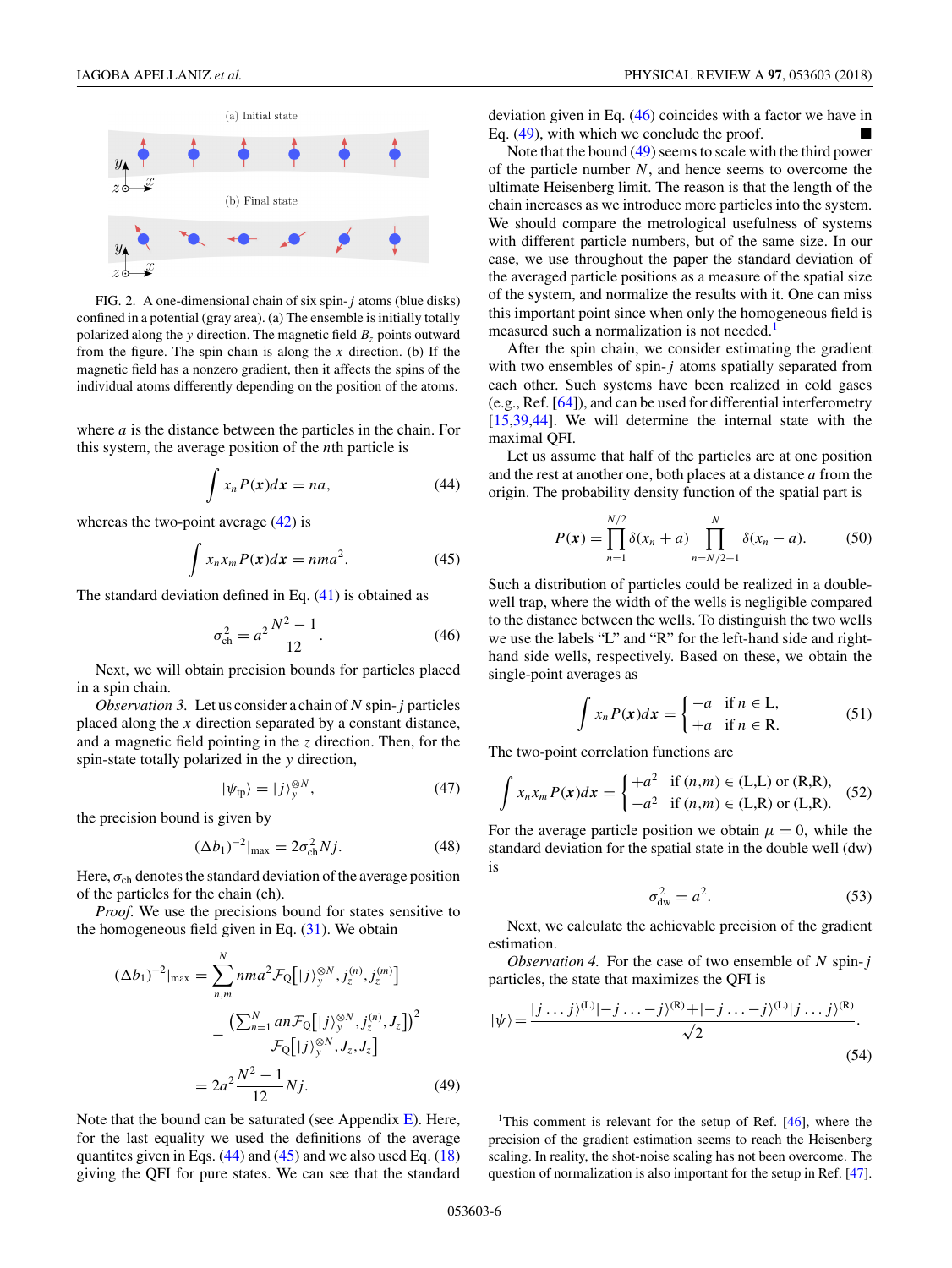<span id="page-6-0"></span>The best achievable precision is given as

$$
(\Delta b_1)^{-2}|_{\text{max}} = 4\sigma_{\text{dw}}^2 N^2 j^2. \tag{55}
$$

Equation (55) agrees with the results obtained in Ref. [\[39\]](#page-15-0).

*Proof.* The state given in Eq. [\(54\)](#page-5-0) is insensitive to the homogeneous field, hence, we have to use the formula [\(23\)](#page-3-0) to bound the precision. We obtain

$$
(\Delta b_1)^{-2}|_{\max} = \sum_{(n,m)=\atop{(L,L),(R,R)}} a^2 \mathcal{F}_Q[|\psi\rangle, j_z^{(n)}, j_z^{(m)}]
$$
  
+ 
$$
\sum_{(n,m)=\atop{(L,R),(R,L)}} -a^2 \mathcal{F}_Q[|\psi\rangle, j_z^{(n)}, j_z^{(m)}].
$$
 (56)

For the state  $(54)$ , the equation above,  $(56)$ , yields

$$
(\Delta b_1)^{-2}|_{\max} = \sum_{(a,m)=\atop{(L,L),(R,R)}} a^2 j^2 + \sum_{(a,m)=\atop{(L,R),(R,L)}} -a^2(-j^2)
$$
  
=  $4a^2 N^2 j^2$ , (57)

where we have used the definition of the QFI for pure states given in Eq.  $(18)$ . A factor in Eq.  $(57)$  can be identified with the standard deviation [\(46\)](#page-5-0) from which the proof follows.  $\blacksquare$ 

It is interesting to simplify the QFI for product states states  $|\psi\rangle^{(L)} \otimes |\psi\rangle^{(R)}$ , where  $|\psi\rangle^{(L)}$  and  $|\psi\rangle^{(R)}$  are pure states of *N/2* particles each. This approach is also discussed in Ref. [\[39\]](#page-15-0). Such states can reach the Heisenberg limit, while they are easier to realize experimentally than states in which the particles in the wells are entangled with each other.

Before obtaining the precision for the case above, we present a method to simplify our calculations. The system is at the origin of the coordinate system such that for mean particle position given in Eq. [\(40\)](#page-4-0),

$$
\mu = \int \frac{\sum_{n} x_n}{N} P(\mathbf{x}) d\mathbf{x} = 0 \tag{58}
$$

holds. Thus, the second term in the expression for the bound for states sensitive to the homogeneous field  $(31)$  is zero since all  $\mathcal{F}_{\mathcal{O}}[\varrho^{(s)}, j^{(n)}_{z}, J_{z}]$  are equal considering product states of two equal permutationally invariant states  $|\psi\rangle^{(L)} \otimes |\psi\rangle^{(R)}$ . Hence, the bounds for states insensitive and sensitive to the homogeneous field, Eqs.  $(23)$  and  $(31)$ , respectively, are the same in this case.

We now compute  $\mathcal{F}_{Q}[\rho, H_1]$  for the case when the state is sensitive to the homogeneous field, hence, we use the bound on the precision given in Eq.  $(31)$ . Using the the probability density distribution function given in Eq. [\(50\)](#page-5-0), and following steps leading to Eq. (57), we obtain

$$
\mathcal{F}_{Q}[|\psi\rangle^{(L)}|\psi\rangle^{(R)}, H_{1}] = 2a^{2} \mathcal{F}_{Q}[|\psi\rangle^{(L)}, J_{z}^{(L)}], \qquad (59)
$$

where we used that  $\mathcal{F}_Q[|\psi\rangle^{(L)}, J_z^{(L)}] = \mathcal{F}_Q[|\psi\rangle^{(R)}, J_z^{(R)}]$ . Note that our results concerning using product states for magnetometry can be interpreted as follows. In this case, essentially the homogeneous field is estimated in each of the two wells, and then the gradient is computed from the measurement results. The bounds for these type of states are also saturable (see Appendix [E\)](#page-13-0).

We will now present precision bounds for various wellknown quantum states in the two wells. We consider the

TABLE I. Precision for differential magnetometry for various product states of the type  $|\psi\rangle^{(L)} \otimes |\psi\rangle^{(R)}$  in the two ensembles. Note that there are  $N_L = N_R = N/2$  particles in each ensemble. In the second column, we show the QFI for the estimation of the homogeneous field appearing in the literature, for states with *N*<sup>L</sup> particles. The third column shows the result for the bounds obtained with Eq. (59).

| $ \psi\rangle$                      | $\mathcal{F}_0[\ket{\psi},J_z]$ | $(\Delta b_1)^{-2} _{\max}$ |
|-------------------------------------|---------------------------------|-----------------------------|
| $ j\rangle_{v}^{\otimes N_{\rm L}}$ | $2N_{\rm L}i$                   | $2a^2Ni$                    |
| $ \psi_{\rm sep}\rangle$            | $4N_L j^2$                      | $4a^2Ni^2$                  |
| $ GHZ\rangle$                       | $N_{\rm r}^2$                   | $a^2N^2/2$                  |
| $ D_{N_1}\rangle_x$                 | $N_{\rm L}(N_{\rm L}+2)/2$      | $a^2N(N+4)/4$               |

Greenberger-Horne-Zeilinger (GHZ) state [\[65–](#page-15-0)[70\]](#page-16-0)

$$
|\text{GHZ}\rangle = \frac{|00...00\rangle + |11...11\rangle}{\sqrt{2}},\tag{60}
$$

where  $|0\rangle$  and  $|1\rangle$  are the eigenstates of  $j_z^{(n)}$  with eigenvalues  $-\frac{1}{2}$  and  $+\frac{1}{2}$ , respectively. We also consider unpolarized Dicke states [\[71–78\]](#page-16-0)

$$
|\mathcal{D}_N\rangle_l = \binom{N}{N/2}^{-1/2} \sum_k \mathcal{P}_k \big( |0\rangle_l^{\otimes N/2} \otimes |1\rangle_l^{\otimes N/2} \big), \qquad (61)
$$

where  $l = x, y, z$  and the summation is over all  $\mathcal{P}_k$  permutations. Such states are the symmetric superposition of product states with an equal number of  $|0\rangle$ <sup>'</sup>s and  $|1\rangle$ 's. Based on these, in Table I we summarized the precision bounds for states of the type  $|\psi\rangle^{(L)} \otimes |\psi\rangle^{(R)}$  for the double-well case.

# **IV. MAGNETOMETRY WITH A SINGLE ATOMIC ENSEMBLE**

In this section, we discuss magnetometry with a single atomic ensemble. We consider a one-dimensional ensemble of spin-*j* atoms placed in a trap which is elongated in the *x* direction. The setup is depicted in Fig. 3. In the second part of the section, we calculate precision bounds for the gradient estimation with some important multiparticle quantum states, for instance, Dicke states, singlet states, and GHZ states.

### **A. Precision bound for an atomic ensemble**

In an atomic ensemble of many atoms, typically the atoms cannot be individually addressed. We will take this into account by considering states for which both the internal state  $\varrho^{(s)}$  and the probability distribution function  $P(x)$ , appearing in Eq. [\(3\)](#page-1-0),



FIG. 3. An ensemble of spin-*j* atoms in a cigar-shaped trap elongated in the *x* direction. The magnetic field, represented by green arrows, points in the *z* direction and it is linear in *x*. Its strength is proportional to the density of the field lines.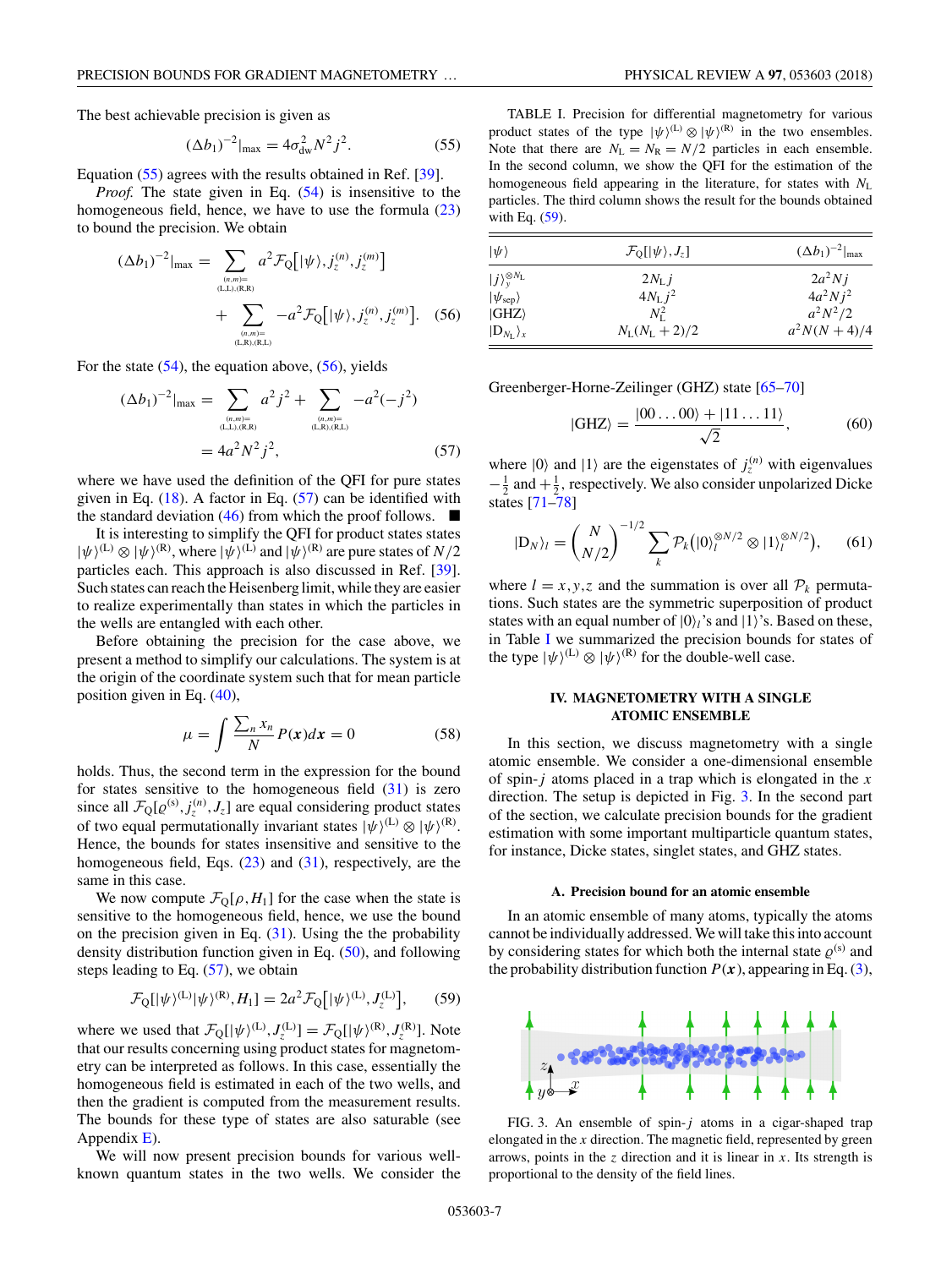<span id="page-7-0"></span>

FIG. 4. Possible particle distributions for a chain of atoms on a 1D lattice, assuming that Eq. (62) holds for the probability distribution function. We consider three cases, determined by the value of the covariance *η*. (Top) The atoms bunch together due to high correlation in the positions. As explained in the text, this leads to the possibility of estimating well the magnetic field at each point, and hence possibly obtaining a very good estimate of the gradient parameter. (Middle) Due to the small covariance the particles fill up the sites more uniformly. (Bottom) The negative correlation makes the particles be far from each other, filling the trap uniformly.

are PI. The permutational invariance of  $P(x)$  implies that

$$
P(x) = \frac{1}{N!} \sum_{k} \mathcal{P}_k[P(x)] \tag{62}
$$

holds, where the summation is over all possible permutations  $P_k$  of the variables  $x_n$ . Hence, we do not need to sum over all possible *n*'s in Eqs. [\(40\)](#page-4-0) and [\(41\)](#page-4-0), and neither to sum over all *n*'s and *m*'s in Eq. [\(42\)](#page-4-0). All the terms in each sum are equal to each other due to the permutationally invariance of the probability distribution function  $(62)$ .

An interesting property of the covariance [\(42\)](#page-4-0) is that it can only take values bounded by the variance in the following way:

$$
\frac{-\sigma^2}{N-1} \leqslant \eta \leqslant \sigma^2,\tag{63}
$$

where both the lower and the upper bounds are proportional to the variance  $\sigma^2$ . See Fig. 4 for examples on how different correlations are obtained in an atomic 1D lattice.

Next, we present precision bounds for PI states.

*Observation 5.* The maximal precision achievable by a single atomic ensemble insensitive to homogeneous fields is

$$
(\Delta b_1)^{-2}|_{\text{max}} = (\sigma^2 - \eta) \sum_{n=1}^{N} \mathcal{F}_{Q} [\varrho^{(s)}, j_z^{(n)}].
$$
 (64)

The precision given in Eq.  $(64)$  can be reached by an optimal measurement. Nevertheless, it is worth to note that the precision cannot surpass the shot-noise scaling because  $\mathcal{F}_{Q}[\varrho^{(s)}, j_{z}^{(n)}]$  cannot be larger than  $j^{2}$ . Moreover,  $\eta$  cannot be smaller than  $-\sigma^2/(N-1)$  due to Eq. (63), which makes its contribution negligible for large *N*.

*Proof.* From the definition of the QFI for states insensitive to the homogeneous field [Eq. [\(23\)](#page-3-0)], we obtain the bound for a single ensemble as

$$
(\Delta b_1)^{-2}|_{\max} = \sum_{n,m}^{N} \int x_n x_m P(\mathbf{x}) d\mathbf{x} \mathcal{F}_{Q} [ \varrho^{(s)}, j_z^{(n)}, j_z^{(m)} ]
$$
  
= 
$$
\sum_{n=1}^{N} \sigma^2 \mathcal{F}_{Q} [\varrho, j_z^{(n)}] + \sum_{n \neq m}^{N} \eta \mathcal{F}_{Q} [\varrho, j_z^{(n)}, j_z^{(m)} ].
$$
(65)

Then, we have to use the fact that for states insensitive to the homogeneous fields  $\mathcal{F}_{Q}[\varrho, J_{z}] = 0$  holds, which implies

$$
\mathcal{F}_{\mathbf{Q}}[\varrho, J_z] = \sum_{n,m}^{N} \mathcal{F}_{\mathbf{Q}}[\varrho, j_z^{(n)}, j_z^{(m)}] = 0.
$$
 (66)

Based on this, for such states the sum of QFI terms involving two operators can be expressed with the sum of QFI terms involving a single operator as

$$
\sum_{n \neq m}^{N} \mathcal{F}_{Q}[\varrho, j_{z}^{(n)}, j_{z}^{(m)}] = -\sum_{n=1}^{N} \mathcal{F}_{Q}[\varrho, j_{z}^{(n)}]. \tag{67}
$$

Substituting Eq. (67) into Eq. (65), Observation 5 follows.  $\blacksquare$ 

*Observation 6.* For states sensitive to homogeneous fields, the precision of estimating the gradient is bounded from above as

$$
(\Delta b_1)^{-2}|_{\max} = (\sigma^2 - \eta) \sum_{n=1}^{N} \mathcal{F}_{Q}[\varrho^{(s)}, j_z^{(n)}] + \eta \mathcal{F}_{Q}[\varrho^{(s)}, J_z],
$$
\n(68)

which may surpass the shot-noise scaling whenever  $\eta$  is a positive constant.

*Proof.* We start from Eq. [\(31\)](#page-4-0) and take into account that in this case the bound is saturable (see Appendix  $E$ ). As explained in Sec. IIB, if we move the system, the precision bounds do not change. We then move our system to the origin of the coordinate system yielding  $\mu = 0$ , and making the second term appearing in Eq.  $(31)$  zero. Thus, we only compute the first term in Eq.  $(31)$  and obtain

$$
(\Delta b_1)^{-2}|_{\max} = \sum_{n=1}^{N} \sigma^2 \mathcal{F}_{Q}[\varrho, j_z^{(n)}] + \sum_{n \neq m}^{N} \eta \mathcal{F}_{Q}[\varrho, j_z^{(n)}, j_z^{(m)}].
$$
\n(69)

Then, we add  $\eta \sum_{n=1}^{N} \mathcal{F}_{Q}[\varrho, j_{z}^{(n)}]$  to the last term and subtract it from the first term to make the expression more similar to Eq.  $(64)$ .

Note that the second term on the right-hand side of Eq. (68) is new in the sense that it did not appear in the bound for states insensitive to homogeneous fields given in Eq. (64). Even if the first term cannot overcome the shot-noise limit, in the second term the covariance is multiplied by the QFI for estimating the homogeneous field and therefore this concrete term, for extremely correlated particle positions, allows to achieve the Heisenberg scaling.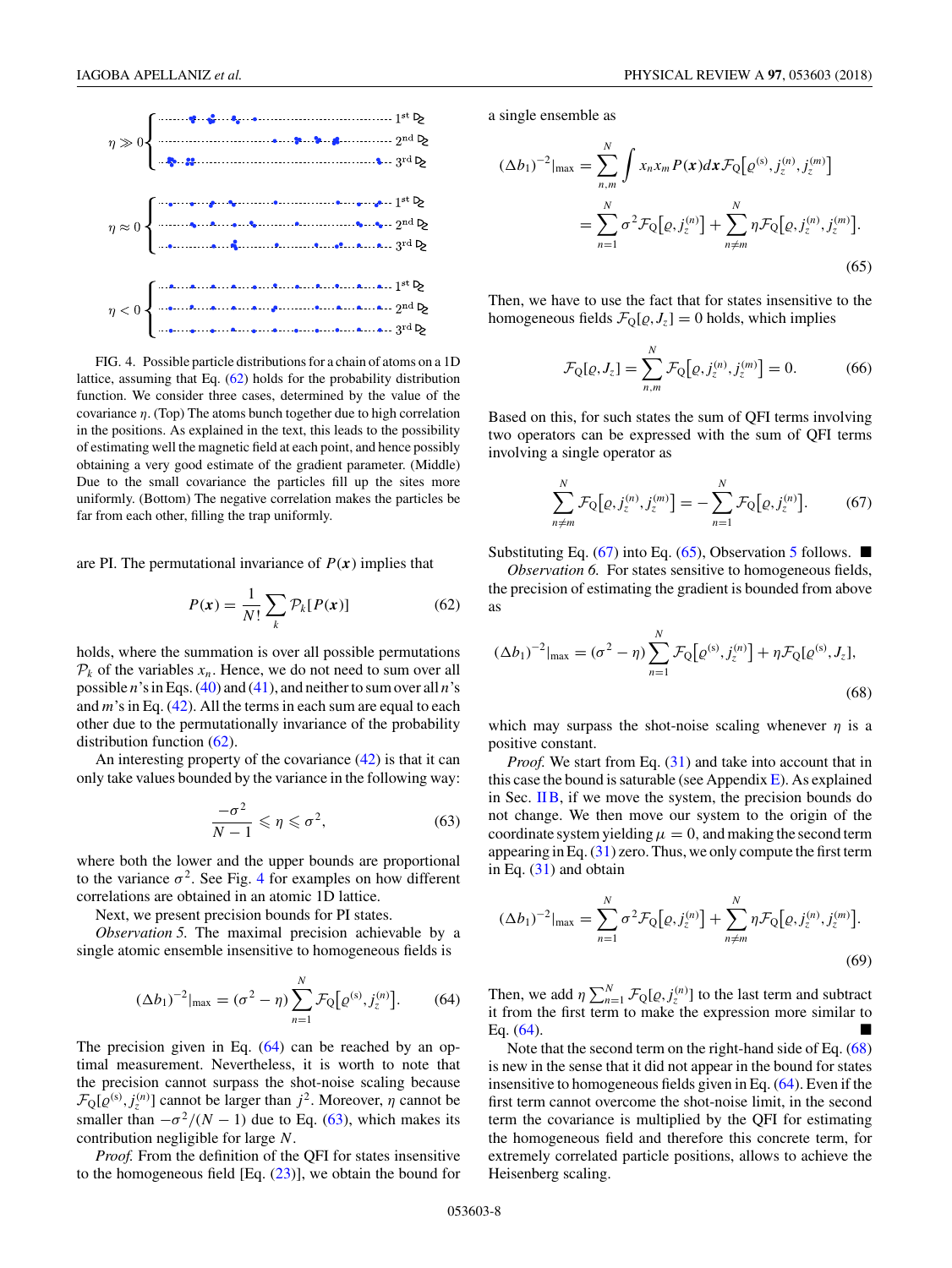#### **B. Precision limit for various spin states**

<span id="page-8-0"></span>In this section, we present the precision limits for various classes of important quantum states such as the totally polarized state, the state having the best precision among separable states, the singlet state, the Dicke state  $(61)$ , or the GHZ state  $(60)$ . We calculate the precision bounds presented before,  $(64)$ and [\(68\)](#page-7-0), for these systems.

### *1. Singlet states*

A pure singlet state is a simultaneous eigenstate of the collective  $J_z$  and  $J^2$  operators, with an eigenvalue zero for both operators. We will now consider PI singlet states. Surprisingly, the precision bound is the same for any such state. PI singlet states are very relevant for experiments since they have been experimentally created in cold gases [\[79,80\]](#page-16-0) while they also appear in condensed matter physics [\[81\]](#page-16-0).

Let us now see the most important properties of singlet states of an *N*-particle system. There are several singlets pairwise orthogonal to each other. The number of such singlets,  $D_0$ , depends on the particle spin *j* and the number of particles *N*. It is the most natural to write the singlet state in the angular momentum basis. The basis states are  $|J, M_z, D\rangle$ , which are the eigenstates of  $J_x^2 + J_y^2 + J_z^2$  with an eigenvalue *J*, and of  $J_z$  with an eigenvalue  $M_z$ . The label *D* is used to distinguish different eigenstates corresponding to the same eigenvalue of *J* and  $J_z$ . Then, a singlet state can be written as

$$
\varrho_{\text{singlet}}^{(s)} = \sum_{D=1}^{D_0} p_D |0, 0, D \rangle \langle 0, 0, D|,\tag{70}
$$

where  $\sum_{D} p_{D} = 1$ .

Let us see some relevant single-particle expectation values for the singlet. Due to the rotational invariance of the singlet  $\varrho_{singlet}^{(s)}$ , we obtain that

$$
\langle (j_x^{(n)})^2 \rangle = \langle (j_y^{(n)})^2 \rangle = \langle (j_z^{(n)})^2 \rangle \tag{71}
$$

holds. We also know that for the sum of the second moments of the single-particle angular momentum components

$$
\left\langle \left(j_x^{(n)}\right)^2 + \left(j_y^{(n)}\right)^2 + \left(j_z^{(n)}\right)^2 \right\rangle = j(j+1) \tag{72}
$$

holds. Hence, the expectation value of the second moment of the single-particle angular momentum component is obtained as

$$
\langle \left(j_z^{(n)}\right)^2 \rangle = \frac{j(j+1)}{3}.\tag{73}
$$

After discussing the main properties of the singlet states, we can now obtain a precision bound for gradient metrology with such states.

*Observation 7.* For PI spin states living in the singlet subspace, i.e., states composed of vectors that have zero eigenvalues for  $J<sub>z</sub>$  and  $J<sup>2</sup>$  and all their possible statistical mixtures, the precision of the magnetic gradient parameter is bounded from above as

$$
(\Delta b_1)_{\text{singlet}}^{-2}|_{\text{max}} = (\sigma^2 - \eta) N \frac{4j(j+1)}{3}.
$$
 (74)

*Proof.* First compute the QFI for the one-particle operator  $j_z^{(n)}$ ,  $\mathcal{F}_{\mathbb{Q}}[g^{(s)}, j_z^{(n)}]$ . For that we need that when  $j_z^{(n)}$  acts on a

singlet state, produces a state outside of the singlet subspace. Hence,

$$
\langle 0,0,D|j_z^{(n)}|0,0,D'\rangle = 0\tag{75}
$$

for any pair of pure singlet states. Then, we use the formula [\(17\)](#page-3-0) to compute the QFI. The second term of Eq. [\(17\)](#page-3-0) is obtained as

$$
8\sum_{D,D'}\frac{p_{D}p_{D'}}{p_{D}+p_{D'}} \big|\langle 0,0,D|j_{z}^{(n)}|0,0,D'\rangle\big|^2=0,\qquad(76)
$$

due to Eq. (75). It follows that the single-particle QFI for any singlet equals four times the second moment of the angular momentum component

$$
\mathcal{F}_{\mathbf{Q}}\big[\varrho_{\text{singlet}}^{(s)}, j_z^{(n)}\big] = 4 \operatorname{tr}\big[\varrho_{\text{singlet}}^{(s)} \big(j_z^{(n)}\big)^2\big].\tag{77}
$$

Note that Eq. (77) is true even though  $\varrho_{singlet}^{(s)}$  is a mixed state. Inserting the expectation value of the second moment of the angular momentum component given in Eq. (73) into Eq. (77), we obtain  $\mathcal{F}_{Q}[\varrho_{singlet}^{(s)}, j_{z}^{(n)}]$  for any *n*. Then, we have all the ingredients to evaluate the maximal precision given in Eq. [\(64\)](#page-7-0), and with that we prove the Observation.

As mentioned earlier, singlet states are insensitive to homogeneous magnetic fields, hence determining the gradient leads to a single-parameter estimation problem. This implies that there is an optimal operator that saturates the precision bound given by Eq. (74). However, it is usually very hard to find this optimal measurement, although a formal procedure for this exists [\[4\]](#page-14-0). In Ref. [\[45\]](#page-15-0), a particular setup for determining the magnetic gradient with PI singlet states was suggested by the measurement of the  $J_x^2$  collective operator. For this scenario the precision is given by

$$
(\Delta b_1)^{-2} = \frac{\left|\partial_{b_1} \langle J_x^2 \rangle\right|^2}{\left(\Delta J_x^2\right)^2}.
$$
 (78)

In Appendix [D,](#page-12-0) we show that this measurement provides an optimal precision for gradient metrology for all PI singlets.

### *2. Totally polarized state*

The totally polarized state can easily be prepared experimentally. It has already been used for gradient magnetometry with a single atomic ensemble  $[18,19]$ . For the gradient measurement as for the measurement of the homogeneous field, the polarization must be perpendicular to the field we want to measure.

We chose as before the totally polarized state along *y* axis, given in Eq. [\(47\)](#page-5-0). The relevant variances for the state [\(47\)](#page-5-0) are

$$
(\Delta J_z)_{\rm tp}^2 = Nj/2,\tag{79a}
$$

$$
\left(\Delta j_z^{(n)}\right)^2_{\text{tp}} = j/2 \tag{79b}
$$

for all *n*. Based on Eq.  $(18)$ , for pure states the QFI is just four times the variance. Hence, from Eq. (79b), we obtain  $\mathcal{F}_{Q}[\varrho, j_{z}^{(n)}] = 2j$  and  $\mathcal{F}_{Q}[\varrho, J_{z}] = 2Nj$ . Then, the bound on the sensitivity can be obtained from the formula for PI states sensitive to homogeneous fields [\(68\)](#page-7-0) as

$$
(\Delta b_1)_{\text{tp}}^{-2}|_{\text{max}} = 2\sigma^2 N j. \tag{80}
$$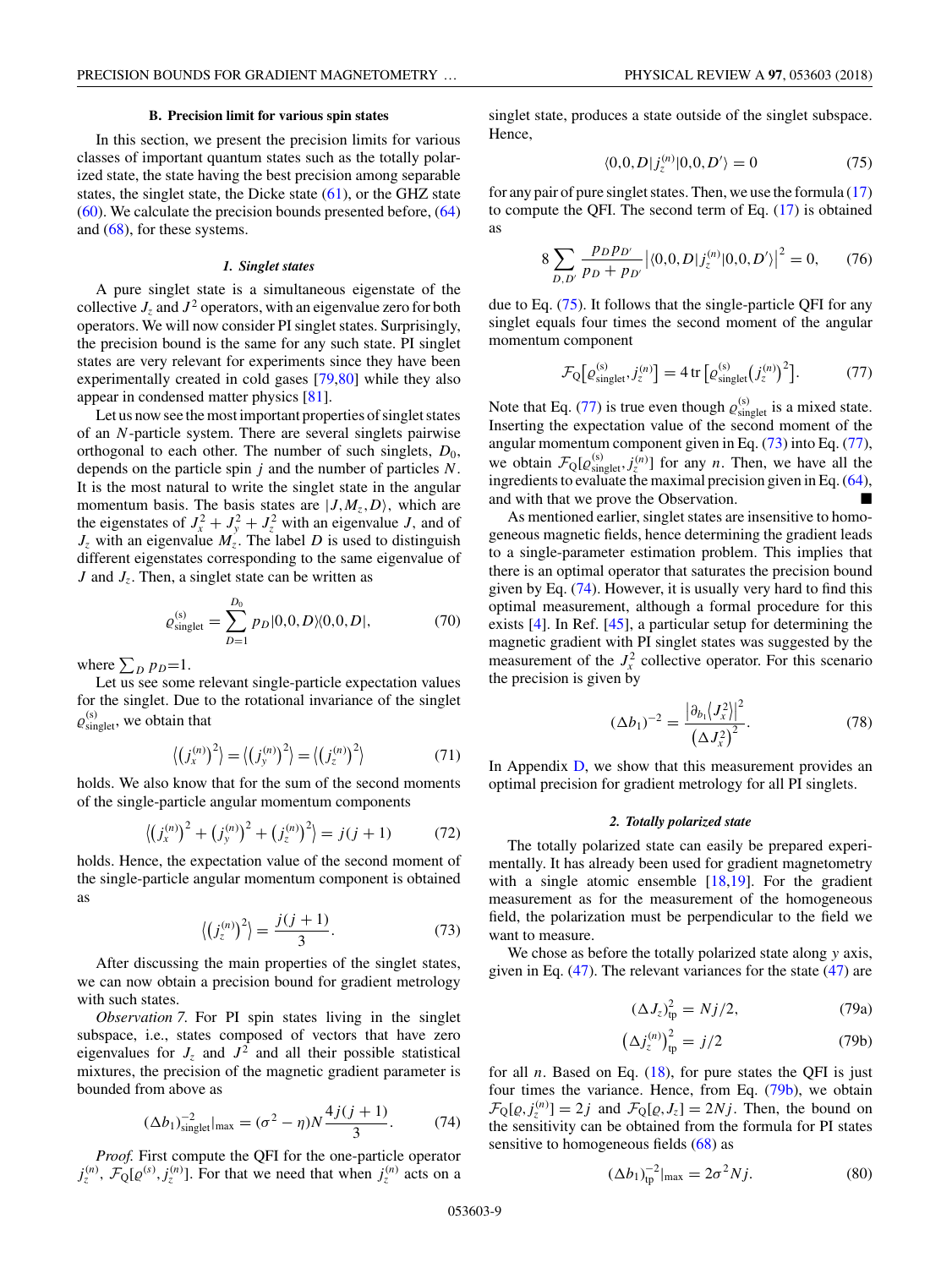<span id="page-9-0"></span>We can see clearly that the precision scales as  $O(N)$  for large *N*.

Let us now see which measurement could be used to estimate the field gradient with a totally polarized state. The homogeneous field rotates all spins by the same angle, while the gradient rotates the spin at different positions by different angles. Due to that, the homogeneous field rotates the collective spin, but does not change its absolute value. On the other hand, the field gradient decreases the absolute value of the spin since it has been prepared to be maximal, which has been used in Ref. [\[48\]](#page-15-0) for gradient magnetometry (see Fig. [2\)](#page-5-0). Hence, we can measure the spin length to estimate the field gradient.

### *3. Best separable state*

We now turn our attention to the precision bound for all separable spin states. It is useful to obtain this value so we have a direct comparison on what the best classically achievable precision is. It turns out that for  $j > \frac{1}{2}$ , it is possible to achieve a precision higher than with the fully polarized state [\(47\)](#page-5-0).

Let us consider general separable states, which are not necessarily PI. We do not know if the optimal separable state is sensitive or insensitive to the homogeneous field. The corresponding precision bounds for the gradient estimation are given in Eqs.  $(23)$  and  $(31)$ , respectively. Since the probability density function  $(62)$  is PI, we have

$$
\int x_n P(x) dx = \mu \tag{81}
$$

for all  $n$ . As explained in Sec. [II B,](#page-3-0) by moving the ensemble, the precision bounds do not change. If we move the system to the origin of the coordinate system achieving  $\mu = 0$ , we can make our calculations simpler since the second term appearing in Eq.  $(31)$  is zero. Thus, we only compute the first term in Eq.  $(31)$ . Hence, the two bounds  $(23)$  and  $(31)$  are the same in this case and we arrive at

$$
(\Delta b_1)_{\rm sep}^{-2}\Big|_{\rm max} = \sum_{n,m} \int x_n x_m P(\mathbf{x}) d\mathbf{x} \mathcal{F}_{\rm Q}[\varrho^{(s)}, j_z^{(n)}, j_z^{(m)}], \quad (82)
$$

where we already assume that the bound can be saturated (see Appendix [E\)](#page-13-0).

We now look for the separable state that maximizes the right-hand side of Eq. (82), which has to be a pure product state due to the convexity of the quantum Fisher information. Hence, we look for the pure product state maximizing  $\mathcal{F}_{Q}[\varrho^{(s)}, j_{z}^{(n)}, j_{z}^{(m)}]$ . Based on Eq. [\(18\)](#page-3-0), for product states we find that

$$
\mathcal{F}_{\mathbf{Q}}\big[\varrho^{(\mathrm{s})}, j_z^{(n)}, j_z^{(m)}\big] = \begin{cases} 0 & \text{if } n \neq m, \\ 4\big(\Delta j_z^{(n)}\big)^2 & \text{if } n = m. \end{cases} \tag{83}
$$

For all *n*, a state that maximizes Eq.  $(83)$  is

$$
|\psi_{\text{sep}}\rangle = \left(\frac{|-j\rangle + |+j\rangle}{\sqrt{2}}\right)^{\otimes N},\tag{84}
$$

for which the single-particle variances are maximal, i.e,  $(\Delta j_z^{(n)})^2 = j^2$ . While we carried out an optimization over general, non-necessarily PI separable states, the optimal state is PI. Plugging the state  $(84)$  into the bound given in Eq.  $(82)$  leads to the precision bound for separable states as

$$
(\Delta b_1)_{\rm sep}^{-2}\big|_{\rm max} = 4\sigma^2 N j^2,\tag{85}
$$

where we have used the definition of the variance of the particle positions [\(41\)](#page-4-0) for a permutational invariant state.

Note that the bound for the best separable state given in Eq.  $(85)$  is above the bound obtained for the singlet state  $(74)$ , whereas the bound for the totally polarized state in Eq. [\(80\)](#page-8-0) is below. Nevertheless, when the singlet state is used, the homogeneous magnetic field has no effect on the state. In contrast, the state (84) is sensitive to the homogeneous field.

# 4. Unpolarized Dicke states  $|D_N\rangle$  and  $|D_N\rangle_x$

Next, we compute precision bounds for entangled states. In this section, we consider unpolarized Dicke states, which play an important role in quantum optics and quantum information science. The Dicke state  $|D_N\rangle_l$  [Eq. [\(61\)](#page-6-0)], with a maximal  $\langle J_x^2 + J_y^2 + J_z^2 \rangle$  and  $\langle J_l \rangle = 0$  for any  $l \in x, y, z$  is particularly interesting due to its entanglement properties and its metrological usefulness [\[71,72\]](#page-16-0). This state has been created in photonic experiments [\[73–75\]](#page-16-0) and in cold atoms [\[76,77\]](#page-16-0), while a Dicke state with  $\langle J_z \rangle > 0$  has been created with cold trapped ions [\[78\]](#page-16-0).

The Dicke state  $|D_N\rangle$  is an eigenstate of  $J_z$  so it is insensitive to a homogeneous magnetic field pointing into the *z* direction. Thus, the precision bound can be saturated by some measurement. The Dicke state  $|D_N\rangle_x$  is sensitive to the homogeneous field. Moreover, it is very useful for estimating the homogeneous field as it has been shown in Ref. [\[76\]](#page-16-0). Here, we consider large particle numbers, to make the results simpler.

Let us now see the most important properties of Dicke states. For the expectation values of the single-particle angular momentum components

$$
\langle j_l^{(n)} \rangle = 0 \tag{86}
$$

hold for  $l = x, y, z$  for all *n*. The second moments of the collective angular momentum components are given as

$$
\langle J_x^2 \rangle = \langle J_y^2 \rangle = \frac{N}{4} \left( \frac{N}{2} + 1 \right), \quad \langle J_z^2 \rangle = 0. \tag{87}
$$

Let us now see two-body correlations. Since the Dicke state is PI, we have

$$
\langle j_l^{(n)} j_l^{(m)} \rangle = \langle j_l^{(1)} j_l^{(2)} \rangle, \ \ \langle (j_l^{(n)})^2 \rangle = \langle (j_l^{(1)})^2 \rangle \tag{88}
$$

for all  $m \neq n$  and  $l = x, y, z$ . Hence, the collective second moments are connected to the single-particle and two-particle operator expectation values as

$$
\langle J_l^2 \rangle = N \langle (j_l^{(1)})^2 \rangle + N(N-1) \langle j_l^{(1)} j_l^{(2)} \rangle \tag{89}
$$

for  $l = x, y, z$ . Considering the symmetry under rotations around *z* axis, we also have  $\langle (j_x^{(1)})^2 \rangle = \langle (j_y^{(1)})^2 \rangle$ ,  $\langle j_x^{(1)} j_x^{(2)} \rangle = \langle j_y^{(1)} j_y^{(2)} \rangle$ . Based on these and using Eq. [\(72\)](#page-8-0) for  $j = \frac{1}{2}$ , we arrive at [\[45\]](#page-15-0)

$$
\langle (j_l^{(n)})^2 \rangle = \frac{1}{4} \tag{90}
$$

for  $l = x, y, z$ .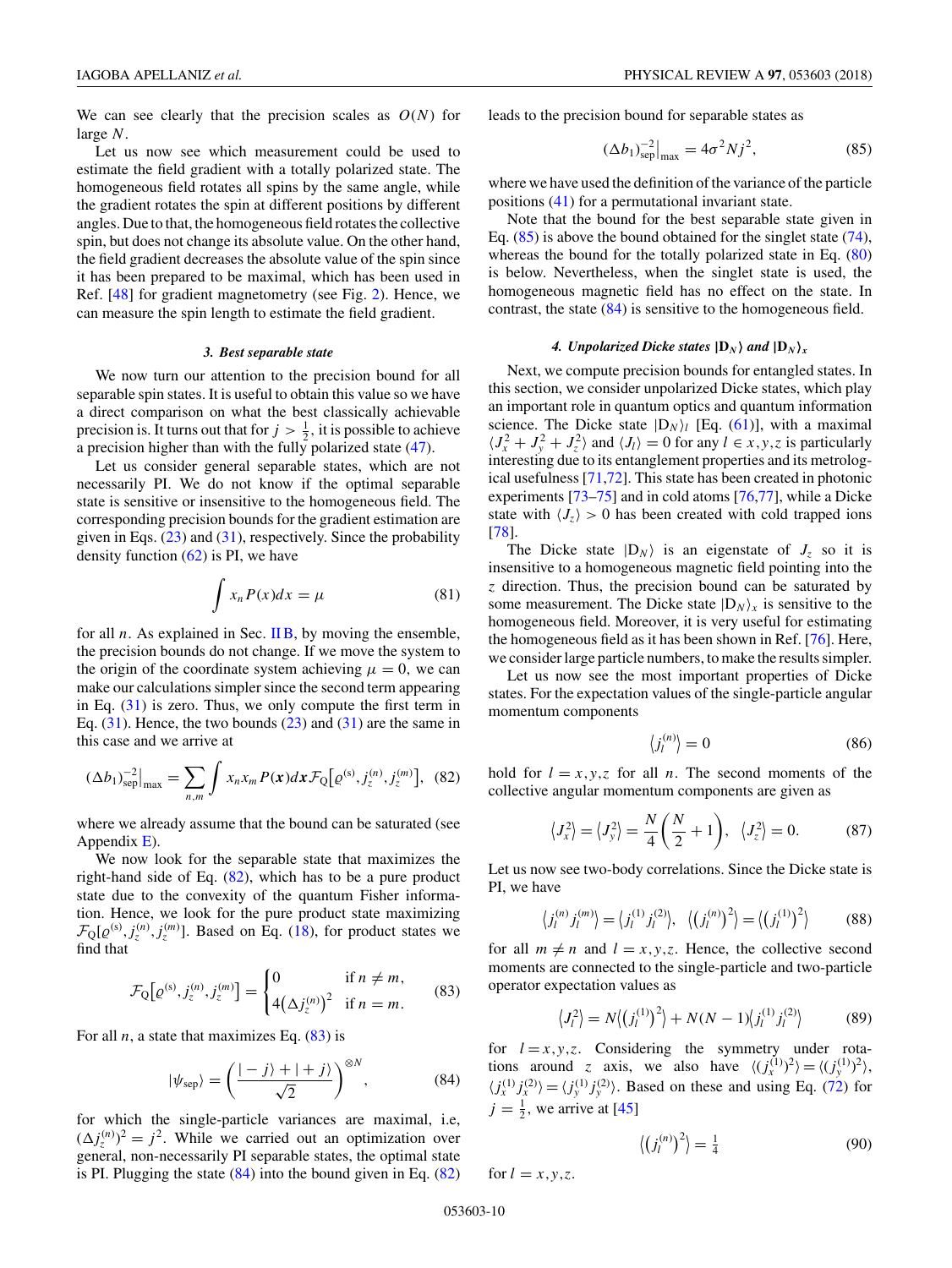<span id="page-10-0"></span>After discussing the main properties of the Dicke states, we can now obtain a precision bound for gradient metrology with such states.

*Observation 8.* For large *N*, the precision bound for the Dicke state  $|D_N\rangle$  is

$$
(\Delta b_1)^{-2}_{\mathcal{D}}\big|_{\max} = (\sigma^2 - \eta)N. \tag{91}
$$

For the Dicke state  $|D_N\rangle_x$ , the precision is bounded as

$$
(\Delta b_1)_{\text{D},x}^{-2}\big|_{\text{max}} = (\sigma^2 - \eta)N + \eta \frac{N(N+2)}{2},\qquad(92)
$$

which allows in principle a Heisenberg limited behavior due to the second term on the right-hand side.

*Proof.* Let us prove first Eq. (91). Since  $|D_N\rangle$  is a pure state, the QFIs appearing in Eq. [\(64\)](#page-7-0) are simply four times the corresponding variances of  $j_z^{(n)}$ . Based on the relations [\(86\)](#page-9-0) and [\(90\)](#page-9-0) giving the first and second moments of  $j_l^{(n)}$ , respectively, we obtain

$$
\mathcal{F}_{\mathbf{Q}}\big[|\mathbf{D}_{N}\rangle, j_{z}^{(n)}\big] = 4\big(\Delta j_{z}^{(n)^{2}}\big) = 1. \tag{93}
$$

From Eq. (93) and the bound for states insensitive to the homogeneous field [\(64\)](#page-7-0), the precision bound for the Dicke state  $|D_N\rangle$  follows.

We prove now the bound for the  $|D_N\rangle_x$  states given in Eq. (92). The second moments  $\langle (j_z^{(n)})^2 \rangle$  for  $|D_N\rangle_x$  can be obtained from the second moments computed above for  $|D_N\rangle$ by relabeling the coordinate axes. Since  $|D_N\rangle_x$  is a pure state, the QFI again equals four times the corresponding variance. Hence, we obtain

$$
\mathcal{F}_{Q} \big[ |D_{N} \rangle_{x}, j_{z}^{(n)} \big] = 1,
$$
  
\n
$$
\mathcal{F}_{Q} [|D_{N} \rangle_{x}, J_{z}] = N(N+2)/2,
$$
 (94)

and using the bound for states sensitive to homogeneous fields given in Eq. [\(68\)](#page-7-0) we have all we need to prove Observation 8.

## *5. GHZ state*

The GHZ states are defined for qubits in Eq. [\(60\)](#page-6-0). Such states are very sensitive to the homogeneous field. GHZ states are highly entangled and play an important role in quantum information theory [\[65\]](#page-15-0). They have been created experimentally in photonic systems [\[66–68\]](#page-15-0) and trapped ions [\[69,70\]](#page-16-0).

Let us see first the relevant expectation values for GHZ states. Direct calculation shows that

$$
\langle j_z^{(n)} \rangle = 0, \quad \langle J_z \rangle = 0. \tag{95}
$$

Moreover, for the second moments

$$
\langle \left(j_z^{(n)}\right)^2 \rangle = \frac{1}{4}, \quad \langle J_z^2 \rangle = \frac{N^2}{4} \tag{96}
$$

hold.

Let us now calculate the precision bound. We recall that for pure states the QFI is given as Eq. [\(18\)](#page-3-0). Using the bound for states sensitive to homogeneous fields given in Eq. [\(68\)](#page-7-0), we obtain

$$
(\Delta b_1)_{\text{GHZ}}^{-2}\big|_{\text{max}} = (\sigma^2 - \eta)N + \eta N^2. \tag{97}
$$

TABLE II. Precision bounds for differential magnetometry for various quantum states defined in the main text.

| <b>States</b>                                             | $(\Delta b_1)^{-2} _{\max}$                                             |  |
|-----------------------------------------------------------|-------------------------------------------------------------------------|--|
| $Q$ singlet                                               | $(\sigma^2 - \eta)N4i(i + 1)/3$                                         |  |
| $ j\rangle^{\otimes N}_{\nu}$<br>$ \psi_{\rm sep}\rangle$ | $2\sigma^2 Ni$<br>$4\sigma^2 N j^2$                                     |  |
| $ D_N\rangle$                                             | $(\sigma^2 - n)N$                                                       |  |
| $ D_N\rangle_{x}$<br>$ GHZ\rangle$                        | $(\sigma^2 - \eta)N + \eta N(N+2)/2$<br>$(\sigma^2 - \eta)N + \eta N^2$ |  |

From (97) follows that we can reach the Heisenberg limit with such states, but only in cases where  $\eta$  is positive, i.e., when the particles are spatially correlated.

### *6. Summary of results*

Finally, we summarize the precision bounds obtained for various quantum states in Table II. In Fig. 5, we show the mean values and variances of the collective angular momentum components for these states. Note that for these PI states the optimal estimators for the homogeneous field and the gradient field are compatible (see Appendix  $E$ ). It means that the two parameters can be estimated at once even for the states sensitive to the homogeneous fields.

## **V. GRADIENT MAGNETOMETRY WITH A BOSE-EINSTEIN CONDENSATE**

In this section we study the case when our external state is a Bose-Einstein condensate instead of an incoherent mixture of pointlike particles. We can write the spatial state of a BEC  $[Eq. (4)]$  $[Eq. (4)]$  $[Eq. (4)]$  as

$$
\varrho_{BEC}^{(x)} = |0\rangle\langle 0|,\tag{98}
$$

where we define the state  $|0\rangle$  as the pure product state representing the BEC.



FIG. 5. Angular momentum components and their variances for various spin states for few particles are shown. (a) Singlet state, (b) Dicke state, (c) state totally polarized in the *y* direction, (d) Dicke state in the *x* direction, and (e) the GHZ state. (Red vector) Angular momentum components  $(\langle J_x \rangle, \langle J_y \rangle, \langle J_z \rangle)$ . (Green ellipse) Variances of the angular momentum components. The radius of the sphere is the maximal angular momentum  $r = Nj$ .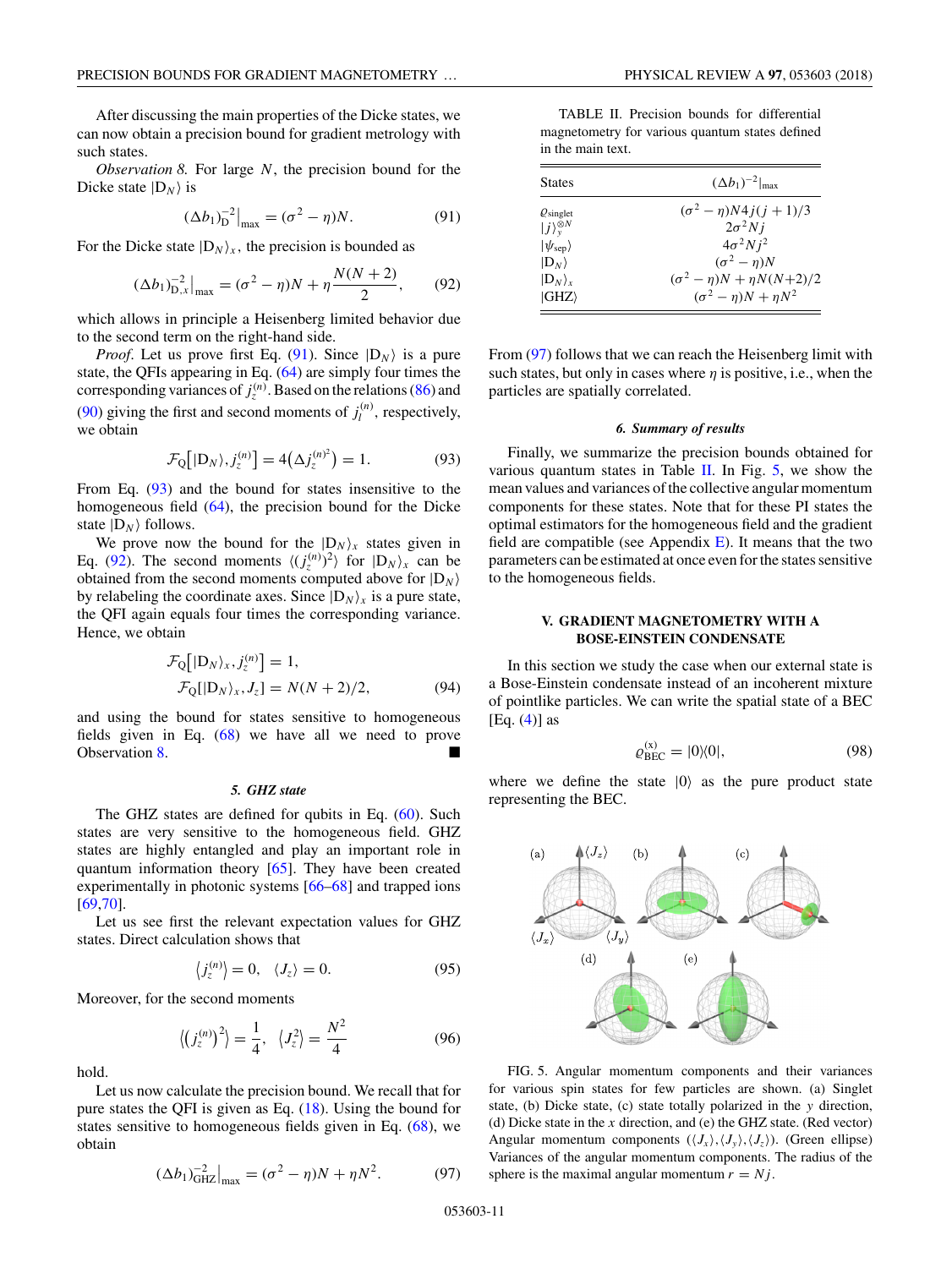<span id="page-11-0"></span>Since all particles are in the same spatial state, several important quantities describing the ensemble can easily be computed. For such a quantum state, for the average particle position defined in Eq. [\(40\)](#page-4-0) we obtain

$$
\mu = \langle 0 | x^{(n)} | 0 \rangle \tag{99}
$$

for all  $n$ . For the variance given in Eq.  $(41)$ ,

$$
\sigma^2 = \langle 0 | (x^{(n)})^2 | 0 \rangle - \mu^2 \tag{100}
$$

holds for all *n.* Finally, there is no correlation between particle positions, i.e.,  $\langle x^{(n)}x^{(m)} \rangle = \langle x^{(n)} \rangle \langle x^{(m)} \rangle$  if  $n \neq m$ . Hence, the covariance [\(42\)](#page-4-0) is zero:

$$
\eta = 0.\t(101)
$$

Finally, as explained in Sec.  $\overline{I} \overline{B}$ , the precision bounds do not change if we translate the system. We move the atomic ensemble to the origin of the coordinate system such that

$$
\mu = 0.\t(102)
$$

This will make our calculations much simpler.

Based on Eq.  $(22)$ , for states insensitive to the homogeneous field we obtain

$$
(\Delta b_1)^2|_{\text{max}} = \mathcal{F}_{11}.\tag{103}
$$

Based on Eq. [\(30\)](#page-4-0), for states sensitive to the homogeneous field we obtain

$$
(\Delta b_1)^2 \leqslant \mathcal{F}_{11}.\tag{104}
$$

Here, we used that

$$
\mathcal{F}_{10} = \mathcal{F}_{10} = 4\mu (\Delta J_z)^2 \tag{105}
$$

is zero due to Eq.  $(102)$ . The bounds needed in Eqs.  $(103)$  and (104) are equal to each other and can be obtained as follows. We will compute a bound on  $\mathcal{F}_{11}$  on pure states. Straightforward algebra leads to

$$
\mathcal{F}_{11} = 4(\Delta H_1)^2 = 4\sigma^2 \operatorname{tr} \left[ \sum_n \left( j_z^{(n)} \right)^2 \varrho^{(s)} \right]. \tag{106}
$$

One can see that the optimal spin state for gradient estimation is the state totally polarized in the *z* direction

$$
|\Psi\rangle_{\text{opt,BEC}} = |j\rangle^{\otimes N},\tag{107}
$$

which is separable. Hence, the precision is bounded for spin-*j* particles as

$$
(\Delta b_1)^{-2}|_{\text{max}} = 4\sigma^2 N j^2. \tag{108}
$$

This is quite surprising since under the dynamics coupling to the *z* component of the spin and hence it rotates around the *z* axis. One would naively expect that the optimal state is the state totally polarized in the *y* direction [\(47\)](#page-5-0) studied in Sec. [IV B 2](#page-8-0) for the case of cold atomic ensembles. Due to the convexity of the quantum Fisher information, the bounds are also valid for the case of a mixed spin state.

Based on Eq. (108), we see that the Heisenberg scaling cannot be reached in this case. Interestingly, this is true for any spatial wave function. For instance, if a single BEC is in a double-well potential, it still cannot have a scaling better than the shot-noise scaling in gradient estimation. In contrast, in Sec. [III](#page-4-0) we have seen that a Heisenberg scaling is possible in a double well, if two independent BECs are in the two wells.

### **VI. CONCLUSIONS**

In this work, we investigated the precision limits of measuring the gradient of a magnetic field with atomic ensembles arranged in different geometries and initialized in different states. We were particularly interested as to how the best achievable precision scales with the number of particles. For spin chains and the two-ensemble case, the precision of the estimation of the gradient can reach the Heisenberg limit. For a single ensemble with localized particles, the shot-noise limit can be surpassed and even the Heisenberg limit can be achieved if there is a strong correlation between the particle positions. We also studied the case of a single Bose-Einstein condensate, and found that the shot-noise limit can not be surpassed in this case. However, even if the Heisenberg limit is not reached, single-ensemble methods can have a huge practical advantage compared to methods based on two or more atomic ensembles since using a single ensemble makes the experiment simpler and can also result in a better spatial resolution.

### **ACKNOWLEDGMENTS**

We thank J. Calsamiglia, G. Colangelo, R. Demkowicz-Dobrzański, I. L. Egusquiza, O. Gühne, S. Altenburg, S. Wölk, C. Klempt, M. W. Mitchell, M. Modugno, L. Santos, R. J. Sewell, and A. Smerzi for stimulating discussions. We acknowledge the financial support of the EU (ERC Starting Grant No. 258647/GEDENTQOPT, CHIST-ERA QUASAR, COST Action CA15220, QuantERA CEBBEC), the Spanish Ministry of Economy, Industry and Competitiveness, and the European Regional Development Fund FEDER through Grant No. FIS2015-67161-P (MINECO/FEDER), the Basque Government (Project No. IT986-16), the UPV/EHU program UFI 11/55, and the National Research, Development and Innovation Office NKFIH (Contracts No. K124351, No. K124152, and No. K124176). I.U.-L. acknowledges the support of a Ph.D. grant of the Basque Government. Z.Z. was supported by the János Bolyai Scholarship of the Hungarian Academy of Sciences.

# **APPENDIX A: EFFECTS OF THE MOVEMENT OF THE ATOMS ON THE PRECISION**

In this paper, we compute the precision bounds neglecting the displacement of the particles generated by the gradient field and the thermal dynamics of the particles. We now first analyze the displacement induced by the gradient of the magnetic field, and next we analyze which are the blurring effects caused by the thermal dynamics.

First of all, let us assume that we have for the internal subspace a completely mixed  $N$ -particle state  $\varrho^{(s)}$  placed in a single point in space (see Fig. [1\)](#page-1-0). From the famous experiment of Gerlach and Stern [\[82\]](#page-16-0), we know that the final state is split in two. Moreover, the more distance between the two final subensembles, the larger the gradient of the field. Hence, surprisingly, taking into account the movement of the particles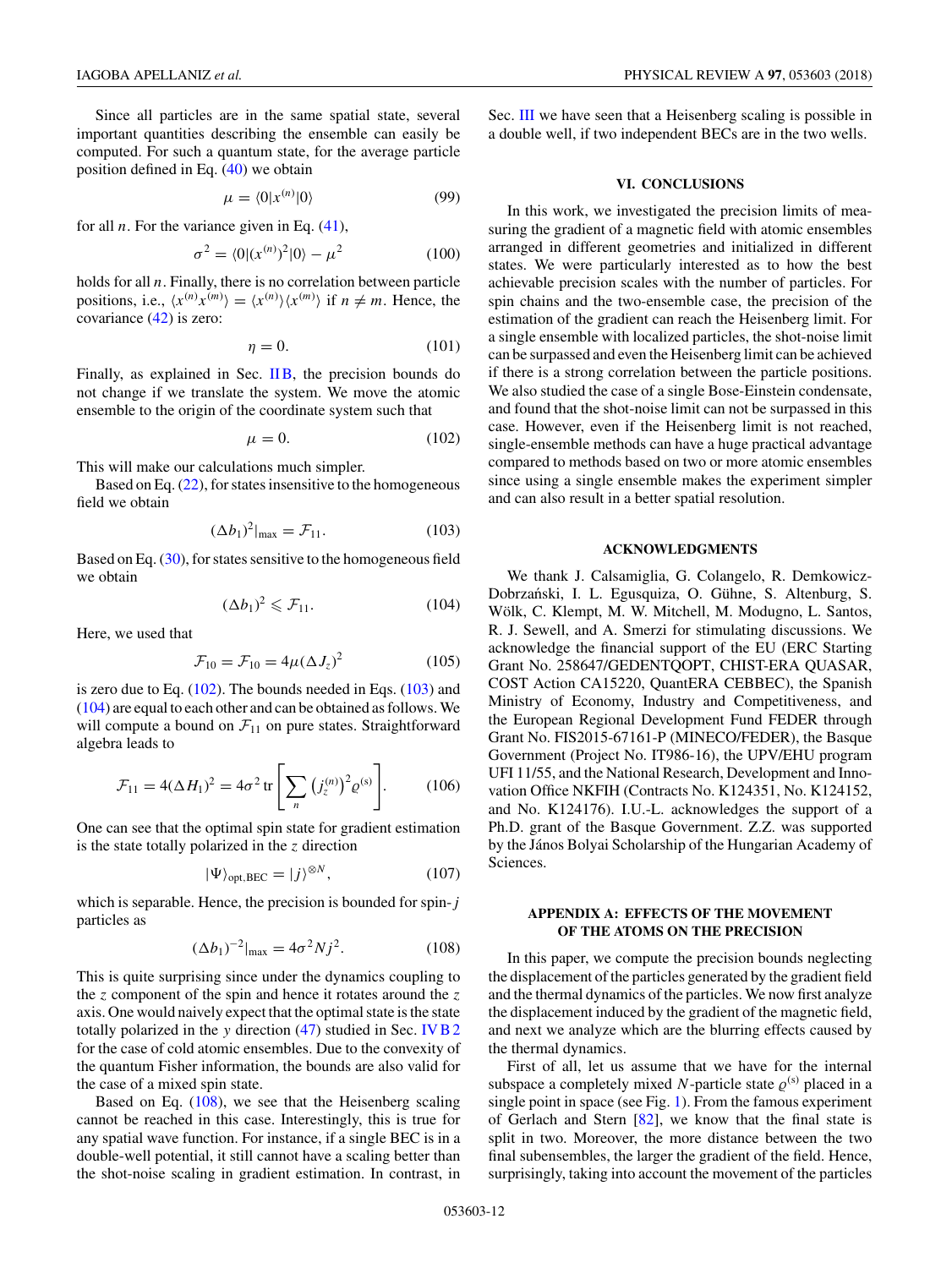<span id="page-12-0"></span>induced by the gradient reduces the error in the estimation, so neglecting it, our bounds on the precision are still valid.

Nevertheless, the gradient induces a force which depends on the spin state of the atoms. The force is constant, thus the position will change quadratically in time. On the other hand, the spin state changes linearly. Hence, for small enough evolution times the displacement of the particles can be neglected.

Moreover, in a typical experiment for sensing the gradient of the magnetic field, sensitivities of the order of 1  $pT/\mu$  m can be reached, for a gradient of the magnetic field of 100 nT*/μ* m [\[48](#page-15-0)[,80,83\]](#page-16-0). Hence, the classical acceleration due to the gradient of the magnetic field is  $a \approx g_F \mu_B B_1/m$ , where *m* and  $g_F$  are the mass and the gyromagnetic  $g$  factor of a  ${}^{87}$ Rb atom, respectively,  $m \approx 87$  u and  $g_F \approx 0.5$ . This results in an acceleration of the order of  $3 \times 10^{-2}$  m/s<sup>2</sup>. After 0.5 ms of evolution [\[48\]](#page-15-0), the atom travels a distance of the order of 10 nm, which is irrelevant compared with the size of these systems.

Next, let us consider the thermalization of the state which introduces random displacements of the particles potentially blurring the signal. A typical cigar-shape ensemble of  ${}^{87}Rb$ atoms used for gradiometry is a couple of millimeters long and temperatures around 20  $\mu$ K [\[80,83\]](#page-16-0). We use the formula that connects the mean-root-average velocity of the particles and the temperature  $\bar{v} = \sqrt{3k_B T/m}$ . Note that not all the particles move towards the same direction but randomly in any direction. Hence, we compute the average of the modulus of the projection of the velocity parallel to the direction of the cloud as  $|v_{\parallel}| = \bar{v}/2$ . We conclude that the atoms are displaced by around 19  $\mu$ m along the axis to the cloud, which again is irrelevant for clouds of the size of millimeters [\[48](#page-15-0)[,83\]](#page-16-0).

Moreover, the displacement due to the gradient and thermal dynamics can be clearly neglected in the cases of the spin chain, the two ensembles, and the BEC, which are discussed in Secs. [III](#page-4-0) and [V.](#page-10-0) Hence, the precision bounds computed in this paper can be used as a tool to characterize different states.

Concerning the sensitivity of our magnetometer, we can say the following. Assuming  $N = 8.5 \times 10^6$  atoms, trap length  $\sigma = 3$  mm, and for the completely polarized state discussed in Sec. [IV B 2,](#page-8-0) we obtain  $\Delta B_1 \approx 3 \text{ pT/mm}$ , which is similar to the state of the art of other cold gas magnetometers [\[48\]](#page-15-0). The precision can be considerably improved if we use entangled states and we have correlation between the particle positions. There are other setups that work at much lower length scales, however, it is difficult to compare them to our system since they would not work at mm length scales [\[48\]](#page-15-0).

## **APPENDIX B: SPATIAL STATE OF THERMALLY DISTRIBUTED POINTLIKE PARTICLES**

We discuss the spatial state represented by Eq. [\(3\)](#page-1-0). For that, let us introduce the position operator as

$$
\hat{x} = \int x |x\rangle\langle x| dx, \tag{B1}
$$

where *x* is a vector of the particle positions, and  $|x\rangle$  denotes a spatial state in which the pointlike particles are at given positions with the usual normalization

$$
\langle x|y\rangle = \delta(x-y),\tag{B2}
$$

as expected. Based on Eq.  $(B1)$ , we see that

$$
\hat{x}|x\rangle = x|x\rangle. \tag{B3}
$$

Thus,  $|x\rangle$  is an eigenstate of the operator  $\hat{x}$ . In order to obtain a quantum state that represents *N* pointlike particles placed in the locations determined by the *x* vector, we have to normalize it as

$$
|\varphi_x\rangle = \frac{|x\rangle}{\sqrt{\langle x|x\rangle}}.\tag{B4}
$$

From Eq. (B4) and using that there is a probability distribution function  $P(x)$ , and defining  $P(x)$  as the probability to find particles at a given position  $x$ , we arrive at Eq.  $(3)$ .

# **APPENDIX C: CALCULATION OF THE QFI MATRIX ELEMENTS FOR POINTLIKE PARTICLES**

In this Appendix, we show how to compute the QFI  $\mathcal{F}_{\mathcal{O}}[\varrho, H_i, H_j]$  if the spatial part of the state is written as Eq. [\(3\)](#page-1-0). Let us write first the density matrix in its eigenbasis as

$$
\varrho = \int \frac{P(x)}{\langle x | x \rangle} |x\rangle \langle x| dx \otimes \sum_{\lambda} p_{\lambda} |\lambda\rangle \langle \lambda|
$$

$$
= \int \sum_{\lambda} \frac{P(x) p_{\lambda}}{\langle x | x \rangle} |x, \lambda\rangle \langle x, \lambda| dx, \tag{C1}
$$

where  $P(x)p_{\lambda}/\langle x|x \rangle$  are the eigenvalues. Based on Eq. [\(13\)](#page-2-0), the QFI matrix elements are written as

$$
\mathcal{F}_{Q}[\varrho, H_{i}, H_{j}] = 2 \int \sum_{\lambda, \nu} \frac{1}{\langle \mathbf{x} | \mathbf{x} \rangle} \frac{[P(\mathbf{x})p_{\lambda} - P(\mathbf{y})p_{\nu}]^{2}}{P(\mathbf{x})p_{\lambda} + P(\mathbf{y})p_{\nu}} \times (H_{i})_{\mathbf{x}, \lambda; \mathbf{y}, \nu} (H_{j})_{\mathbf{y}, \nu; \mathbf{x}, \lambda} d\mathbf{x} d\mathbf{y}.
$$
 (C2)

Note that  $\langle x|x \rangle \equiv \langle y|y \rangle$  and that the integral is over 2*N* variables, *x* and *y*.

We now use the fact that the generators  $H_0$  and  $H_1$  are diagonal in the spatial basis [see Eqs.  $(33)$  and  $(25)$ ]. Hence, the matrix elements can be rewritten as

$$
(H_i)_{x,\lambda;y,\nu} \equiv \delta(x - y)(\mathcal{H}_i)_{\lambda,\nu} \tag{C3}
$$

for  $i = 0, 1$ , where  $\mathcal{H}_i$  is a shorthand for  $\sum_{n=1}^{N} j_z^{(n)}$ and  $\sum_{n=1}^{N} x_n j_z^{(n)}$ , respectively. Using  $\langle x | y \rangle = \delta(x - y)$  and Eq.  $(C3)$ , we write Eq.  $(C2)$  as

$$
\mathcal{F}_{Q}[\varrho, H_{i}, H_{j}] = 2 \int \sum_{\lambda, \nu} P(\mathbf{x}) \frac{(p_{\lambda} - p_{\nu})^{2}}{p_{\lambda} + p_{\nu}} \times (\mathcal{H}_{i})_{\lambda, \nu} (\mathcal{H}_{j})_{\nu, \lambda} d\mathbf{x},
$$
 (C4)

which using the definition [\(13\)](#page-2-0) for  $\mathcal{F}_{Q}[\varrho^{(s)}, j_{7}^{(n)}, j_{7}^{(m)}]$  simplifies to Eqs. [\(23\)](#page-3-0), [\(32\)](#page-4-0), [\(34\)](#page-4-0), and [\(35\)](#page-4-0) depending on the case.

### **APPENDIX D: OPTIMAL MEASUREMENTS FOR SINGLET STATES**

In this Appendix, we prove that the precision limits for gradient metrology can be saturated for singlet states if we measure  $J_x^2$ .

*Observation 9.* Let the initial spin state of an atomic ensemble be an arbitrary PI singlet state  $\varrho_{singlet}^{(s)}$ . Consider the experimental setup when  $b_1$  is obtained by measuring  $J_x^2$ .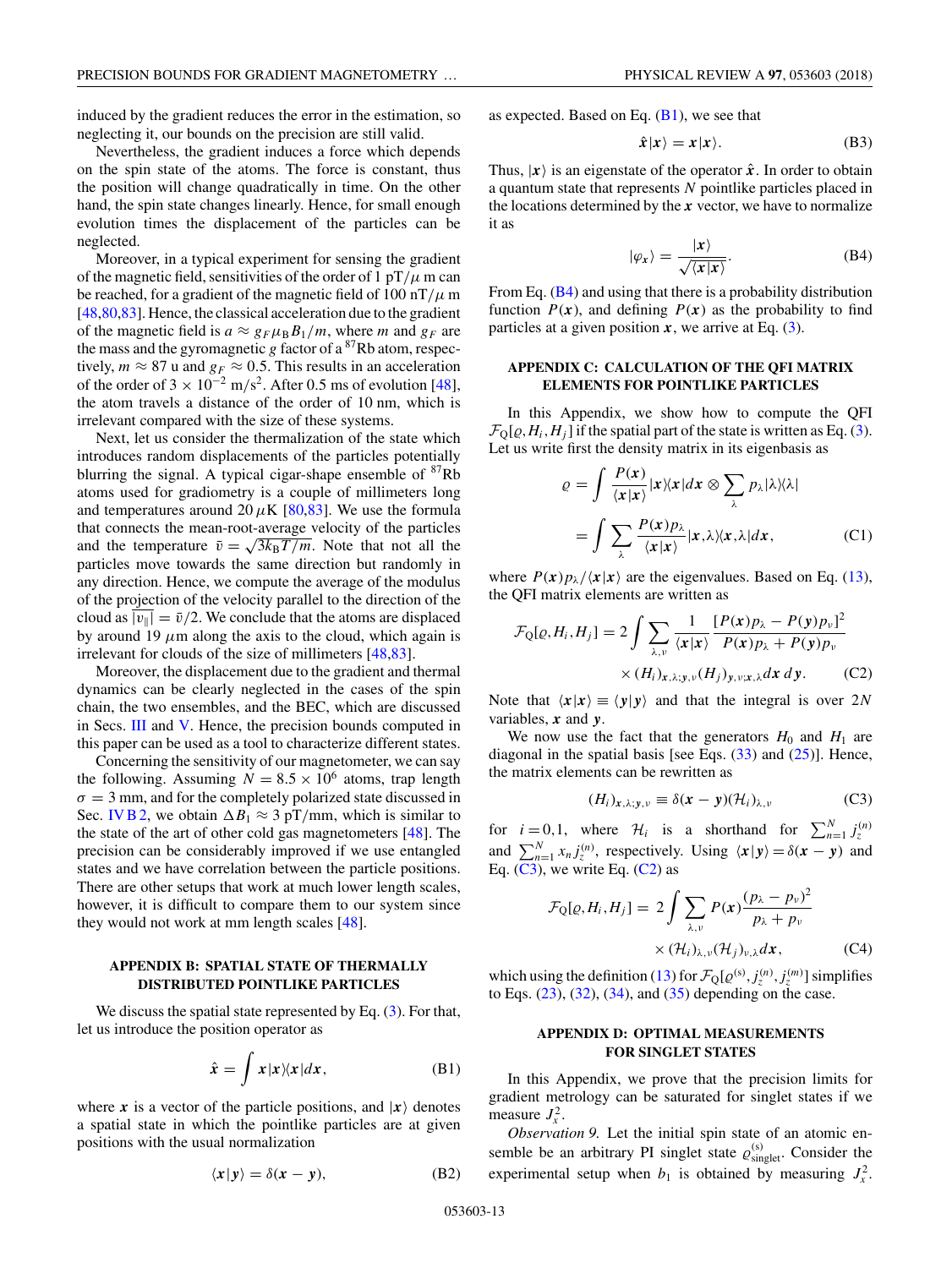<span id="page-13-0"></span>The precision of estimating  $b_1$ , which is given by the error propagation formula, is optimal in the short-time limit, i.e.,

$$
\lim_{t \to 0} \frac{\left| \partial_{b_1} \langle J_x^2(t) \rangle \right|^2}{\left\langle J_x^4(t) \right\rangle - \left\langle J_x^2(t) \right\rangle^2} = \mathcal{F}_{\mathbb{Q}}[g^{(s)}, H_1],\tag{D1}
$$

where  $J_x^k(t) = U^{\dagger}(t)J_x^kU(t)$ , the time-evolution unitary operator is of the form  $U(t) = e^{-ib_1H_1}$ , and  $H_1$  is defined in Eq. [\(11\)](#page-2-0).

*Proof.* Since for any pure singlet

$$
J_x^k|0,0,D\rangle = 0
$$
 (D2)

holds [Eq. [\(70\)](#page-8-0)], we have that  $\langle J_x^2(0) \rangle = \langle J_x^4(0) \rangle = 0$ . For the numerator, we have

$$
\lim_{t \to 0} |\partial_{b_1} (J_x^2(t))|^2 = \lim_{t \to 0} \text{tr} \left[ \partial_{b_1} \left[ e^{ib_1 H_1} J_x^2 e^{-ib_1 H_1} \right] \varrho^{(s)} \right]^2
$$
\n
$$
= \left| \text{tr} \left[ i H_1 J_x^2 \varrho^{(s)} \right] - \text{tr} \left[ i H_1 \varrho^{(s)} J_x^2 \right] \right|^2 = 0.
$$
\n(D3)

We see that both the numerator and denominator of the right-hand side of Eq. (D1) go to zero as  $t \to 0$ , thus the l'Hospital rule can be used applying the derivative *∂<sub>b*1</sub> in both the denominator and the numerator, which yields

$$
\lim_{t \to 0} (\Delta b_1)^{-2} = \lim_{t \to 0} \frac{2 \langle \partial_{b_1}^2 J_x^2(t) \rangle \langle \partial_{b_1} J_x^2(t) \rangle}{\langle \partial_{b_1} J_x^4(t) \rangle - 2 \langle J_x^2(t) \rangle \langle \partial_{b_1} J_x^2(t) \rangle}.
$$
 (D4)

However, here the numerator and the denominator are again zero at  $t = 0$ , so we employ the l'Hospital rule once again and obtain

$$
\lim_{t \to 0} (\Delta b_1)^{-2}
$$
\n
$$
= \lim_{t \to 0} \frac{2(\partial_{b_1}^2 J_x^2(t))^2 + 2(\partial_{b_1}^3 J_x^2(t)) \langle \partial_{b_1} J_x^2(t) \rangle}{\langle \partial_{b_1}^2 J_x^4(t) \rangle - 2(\partial_{b_1} J_x^2(t))^2 - \langle J_x^2(t) \rangle \langle \partial_{b_1}^2 J_x^2(t) \rangle}
$$
\n
$$
= \lim_{t \to 0} \frac{2(\partial_{b_1}^2 J_x^2(t))^2}{\langle \partial_{b_1}^2 J_x^4(t) \rangle} = \frac{2\langle [H_1, [H_1, J_x^2]] \rangle^2}{\langle [H_1, [H_1, J_x^4]] \rangle}
$$
\n
$$
= \frac{4\langle H_1 J_x^2 H_1 \rangle^2}{\langle H_1 J_x^4 H_1 \rangle}, \tag{D5}
$$

where we simplified the expectation values that are 0 and we used the Heisenberg equation of motion twice for the second derivatives and simplified the result, using Eq. (D2) and the definition of the commutator, to rewrite the equation.

Next, we will compute the numerator and the denominator in Eq. (D5). First of all using the angular momentum commutation relation  $[j_z^{(n)}, j_x^{(m)}] = i \delta_{n,m} j_y^{(m)}$ , we compute  $[H_1, J_x]$ obtaining

$$
[H_1, J_x] = \sum_{n=1}^{N} x^{(n)} [j_z^{(n)}, J_x] = i \sum_{n=1}^{N} x^{(n)} j_y^{(n)} =: i H_{1,y}.
$$
 (D6)

From the formula  $[A, B^k] = \sum_{\alpha=1}^k B^{\alpha-1}[A, B]B^{k-\alpha}$ , and using Eq.  $(D6)$ , we arrive at

$$
[H_1, J_x^k] = i \sum_{\alpha=1}^k J_x^{\alpha-1} H_{1,y} J_x^{k-\alpha}
$$
 (D7)

and, similarly,

$$
[H_{1,y}, J_x^k] = -i \sum_{\alpha=1}^k J_x^{\alpha-1} H_1 J_x^{k-\alpha}.
$$
 (D8)

Now, using the commutator relations  $(D7)$  and  $(D8)$ , and Eq. (D2), we are able to substitute  $H_1 J_x^k$  by  $[H_1, J_x^k]$  for which only remains the first term in the summation,  $\alpha = 1$ , and repeating the procedure for  $H_{1,y}J_x^{k-1}$ , we obtain

$$
\langle H_1 J_x^k H_1 \rangle = i \langle H_{1,y} J_x^{k-1} H_1 \rangle = \langle H_1 J_x^{k-2} H_1 \rangle. \tag{D9}
$$

Hence, we have that  $\langle H_1 J_x^k H_1 \rangle = \langle H_1^2 \rangle$  for any even *k*. Finally, from Eq. (D5), we arrive at  $\lim_{t\to 0} (\Delta b_1)^{-2} = 4 \langle H_1^2 \rangle$  which for the case of the singlets is equal to  $4(\Delta H_1)^2$  since  $\langle H_1 \rangle = 0$ . Hence, the proof follows.

# **APPENDIX E: PROOF THAT THE PRECISION BOUNDS CAN BE SATURATED**

When working with a state that is sensitive to the homogeneous field, in order to optimally estimate the gradient, one must measure simultaneously the gradient and the homogeneous field. In other words, the optimal measurement for the homogeneous field and for the gradient parameter should commute with each other. In this section, we will show that in all cases we considered the two measurements commute with each other. As a consequence, our bounds on the precision obtained based on the formalism given in Sec. IIB can be saturated.

In order to proceed, it is necessary to define the symmetric logarithmic derivative (SLD)  $L(\varrho, A)$  which has the property that

$$
\frac{L(\varrho, A)\rho + \rho L(\varrho, A)}{2} = i[\varrho, A] \tag{E1}
$$

and for a density matrix with an eigendecomposition of the form  $(2)$  is given as

$$
L(\varrho, A) = 2i \sum_{\lambda \neq \nu} \frac{p_{\lambda} - p_{\nu}}{p_{\lambda} + p_{\nu}} \langle \lambda | A | \nu \rangle | \lambda \rangle \langle \nu |.
$$
 (E2)

Then, quantum metrology tells us that the condition for being able to construct compatible measurements to estimate  $b_0$  and  $b_1$  is [\[4\]](#page-14-0)

$$
[L(\varrho, H_0), L(\varrho, H_1)] = 0.
$$
 (E3)

The two SLDs can be obtained as

$$
L(\varrho, H_0) = \mathbb{1}^{(x)} \otimes L(\varrho^{(s)}, J_z),
$$
 (E4a)

$$
L(\varrho, H_1) = \sum_{n=1}^N \int dx \, x_n |x\rangle\langle x| \otimes L(\varrho^{(s)}, j_z^{(n)}), \quad \text{(E4b)}
$$

after reordering the subspaces. For all cases when the internal state is permutationally invariant, we arrive at the following expressions for the SLDs:

$$
L(\varrho, H_0) = \mathbb{1}^{(x)} \otimes L(\varrho^{(s)}, J_z), \tag{E5a}
$$

$$
L(\varrho, H_1) = \hat{\mu}^{(x)} \otimes L(\varrho^{(s)}, J_z), \tag{E5b}
$$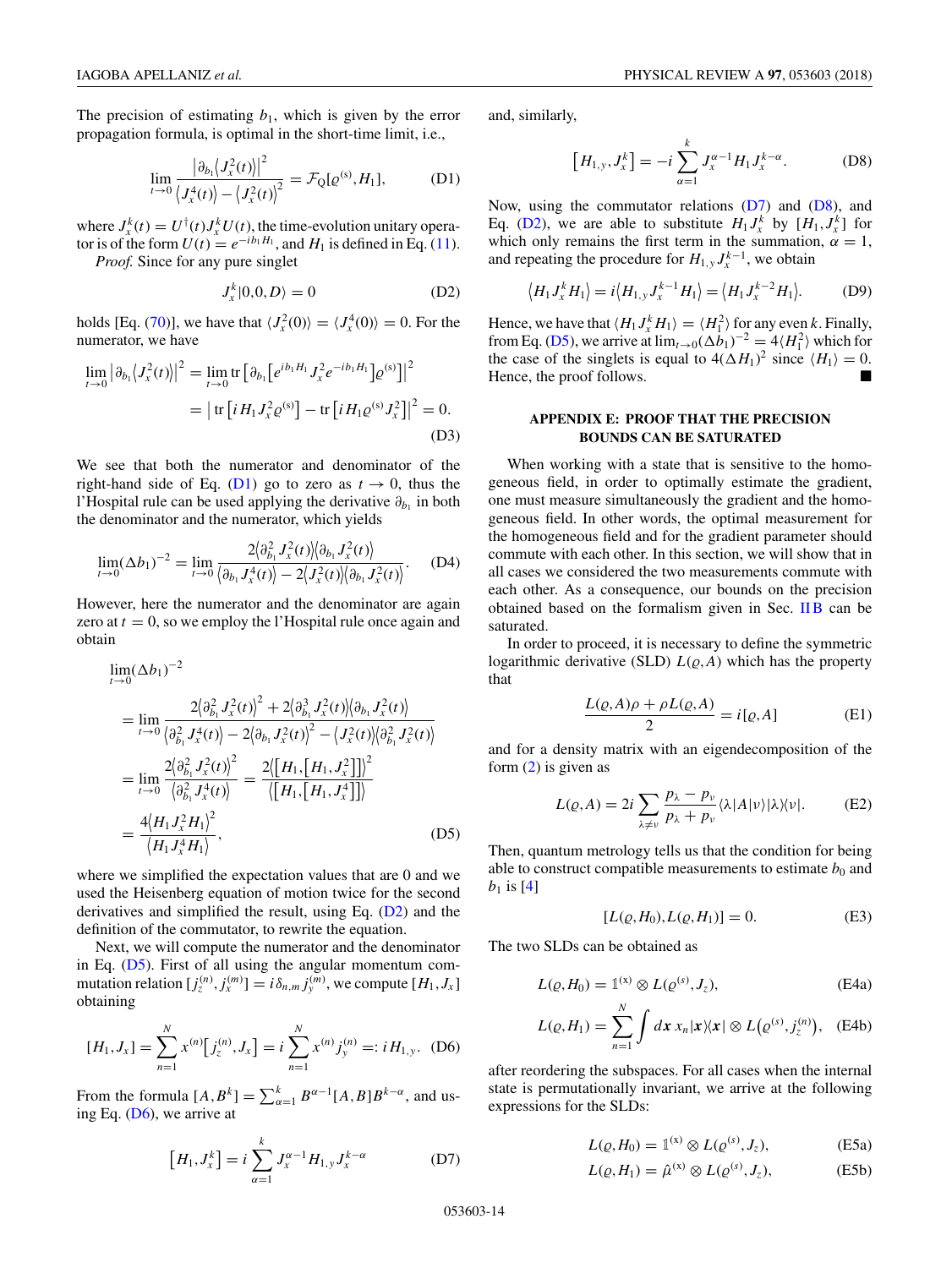<span id="page-14-0"></span>where the SLD for the spin state is given as

$$
L(\varrho^{(s)}, J_z) = 2i \sum_{\lambda, \nu} \frac{p_\lambda - p_\nu}{p_\lambda + p_\nu} \langle \lambda | J_z | \nu \rangle |\lambda \rangle \langle \nu| \qquad (E6)
$$

and the average position operator is defined as

$$
\hat{\mu}^{(x)} = \frac{1}{N} \sum_{n} \int dx \, x_n |x\rangle\langle x|.
$$
 (E7)

One can see by inspection that the operators given in Eqs.  $(E5a)$ and [\(E5b\)](#page-13-0) commute with each other. Hence, all our bounds for PI states in Sec. [IV](#page-6-0) can be saturated, and all PI states discussed in other sections as well.

Finally, we have to discuss the states appearing in Table [I.](#page-6-0) They are product states of two PI states of *N/*2 particles each.

- [1] M. Glaser and M. Kochsiek, *Handbook of Metrology* (Wiley, Hoboken, NJ, 2010).
- [2] V. Giovannetti, S. Lloyd, and L. Maccone, Quantum-enhanced measurements: Beating the standard quantum limit, [Science](https://doi.org/10.1126/science.1104149) **[306](https://doi.org/10.1126/science.1104149)**, [1330](https://doi.org/10.1126/science.1104149) [\(2004\)](https://doi.org/10.1126/science.1104149).
- [3] V. Giovannetti, S. Lloyd, and L. Maccone, Quantum Metrology, [Phys. Rev. Lett.](https://doi.org/10.1103/PhysRevLett.96.010401) **[96](https://doi.org/10.1103/PhysRevLett.96.010401)**, [010401](https://doi.org/10.1103/PhysRevLett.96.010401) [\(2006\)](https://doi.org/10.1103/PhysRevLett.96.010401).
- [4] M. G. A. Paris, Quantum estimation for quantum technology, [Int. J. Quantum Inf.](https://doi.org/10.1142/S0219749909004839) **[7](https://doi.org/10.1142/S0219749909004839)**, [125](https://doi.org/10.1142/S0219749909004839) [\(2009\)](https://doi.org/10.1142/S0219749909004839).
- [5] C. Gross, Spin squeezing, entanglement and quantum metrology with bose–einstein condensates, [J. Phys. B: At., Mol. Opt. Phys.](https://doi.org/10.1088/0953-4075/45/10/103001) **[45](https://doi.org/10.1088/0953-4075/45/10/103001)**, [103001](https://doi.org/10.1088/0953-4075/45/10/103001) [\(2012\)](https://doi.org/10.1088/0953-4075/45/10/103001).
- [6] M. Kitagawa and M. Ueda, Squeezed spin states, [Phys. Rev. A](https://doi.org/10.1103/PhysRevA.47.5138) **[47](https://doi.org/10.1103/PhysRevA.47.5138)**, [5138](https://doi.org/10.1103/PhysRevA.47.5138) [\(1993\)](https://doi.org/10.1103/PhysRevA.47.5138).
- [7] D. J. Wineland, J. J. Bollinger, W. M. Itano, and D. J. Heinzen, Squeezed atomic states and projection noise in spectroscopy, [Phys. Rev. A](https://doi.org/10.1103/PhysRevA.50.67) **[50](https://doi.org/10.1103/PhysRevA.50.67)**, [67](https://doi.org/10.1103/PhysRevA.50.67) [\(1994\)](https://doi.org/10.1103/PhysRevA.50.67).
- [8] A. Sørensen, L.-M. Duan, J. I. Cirac, and P. Zoller, Many-particle entanglement with bose–einstein condensates, [Nature \(London\)](https://doi.org/10.1038/35051038) **[409](https://doi.org/10.1038/35051038)**, [63](https://doi.org/10.1038/35051038) [\(2001\)](https://doi.org/10.1038/35051038).
- [9] J. Ma, X. Wang, C. P. Sun, and F. Nori, Quantum spin squeezing, [Phys. Rep.](https://doi.org/10.1016/j.physrep.2011.08.003) **[509](https://doi.org/10.1016/j.physrep.2011.08.003)**, [89](https://doi.org/10.1016/j.physrep.2011.08.003) [\(2011\)](https://doi.org/10.1016/j.physrep.2011.08.003).
- [10] A. Kuzmich, N. P. Bigelow, and L. Mandel, Atomic quantum non-demolition measurements and squeezing, [Europhys. Lett.](https://doi.org/10.1209/epl/i1998-00277-9) **[42](https://doi.org/10.1209/epl/i1998-00277-9)**, [481](https://doi.org/10.1209/epl/i1998-00277-9) [\(1998\)](https://doi.org/10.1209/epl/i1998-00277-9).
- [11] A. Louchet-Chauvet, J. Appel, J. J. Renema, D. Oblak, N. Kjaergaard, and E. S. Polzik, Entanglement-assisted atomic clock beyond the projection noise limit, [New J. Phys.](https://doi.org/10.1088/1367-2630/12/6/065032) **[12](https://doi.org/10.1088/1367-2630/12/6/065032)**, [065032](https://doi.org/10.1088/1367-2630/12/6/065032) [\(2010\)](https://doi.org/10.1088/1367-2630/12/6/065032).
- [12] J. Borregaard and A. S. Sørensen, Near-Heisenberg-Limited Atomic Clocks in the Presence of Decoherence, [Phys. Rev. Lett.](https://doi.org/10.1103/PhysRevLett.111.090801) **[111](https://doi.org/10.1103/PhysRevLett.111.090801)**, [090801](https://doi.org/10.1103/PhysRevLett.111.090801) [\(2013\)](https://doi.org/10.1103/PhysRevLett.111.090801).
- [13] E. M. Kessler, P. Kómár, M. Bishof, L. Jiang, A. S. Sørensen, J. Ye, and M. D. Lukin, Heisenberg-Limited Atom Clocks Based on Entangled Qubits, [Phys. Rev. Lett.](https://doi.org/10.1103/PhysRevLett.112.190403) **[112](https://doi.org/10.1103/PhysRevLett.112.190403)**, [190403](https://doi.org/10.1103/PhysRevLett.112.190403) [\(2014\)](https://doi.org/10.1103/PhysRevLett.112.190403).
- [14] W. Wasilewski, K. Jensen, H. Krauter, J. J. Renema, M. V. Balabas, and E. S. Polzik, Quantum Noise Limited and Entanglement-Assisted Magnetometry, [Phys. Rev. Lett.](https://doi.org/10.1103/PhysRevLett.104.133601) **[104](https://doi.org/10.1103/PhysRevLett.104.133601)**, [133601](https://doi.org/10.1103/PhysRevLett.104.133601) [\(2010\)](https://doi.org/10.1103/PhysRevLett.104.133601).
- [15] K. Eckert, P. Hyllus, D. Bruß, U. V. Poulsen, M. Lewenstein, C. Jentsch, T. Müller, E. M. Rasel, and W. Ertmer, Differen-

Thus, in terms of "L" and "R," we have the following expression for  $L(\varrho, H_1)$ :

$$
L(\varrho, H_1) = \hat{\mu}^{(\mathrm{L})} \otimes \mathbb{1}^{(\mathrm{R}, \mathrm{x})} \otimes L(|\psi\rangle^{(\mathrm{L})}, J_z^{(\mathrm{L})}) \otimes (|\psi\rangle\langle\psi|)^{(\mathrm{R})} + \mathbb{1}^{(\mathrm{L}, \mathrm{x})} \otimes \hat{\mu}^{(\mathrm{R})} \otimes (|\psi\rangle\langle\psi|)^{(\mathrm{L})} \otimes L(|\psi\rangle^{(\mathrm{R})}, J_z^{(\mathrm{R})}),
$$
(E8)

where  $\hat{\mu}^{(L)}$  is the average position operator for the "L" ensemble, similarly for  $\hat{\mu}^{(R)}$ , and  $J_z^{(L)}$  is the *z* projection of the total angular momentum of the "L" subsystem, as  $J_z^{(R)}$  is for "R." Clearly, the operator  $L(\varrho, H_1)$  commutes with  $L(\varrho, H_0)$ , which is given in Eq.  $(E5a)$ .

With this, we conclude this appendix which let us demonstrate that all bounds in this paper can be saturated.

tial atom interferometry beyond the standard quantum limit, [Phys. Rev. A](https://doi.org/10.1103/PhysRevA.73.013814) **[73](https://doi.org/10.1103/PhysRevA.73.013814)**, [013814](https://doi.org/10.1103/PhysRevA.73.013814) [\(2006\)](https://doi.org/10.1103/PhysRevA.73.013814).

- [16] S. Wildermuth, S. Hofferberth, I. Lesanovsky, S. Groth, P. Krüger, J. Schmiedmayer, and I. Bar-Joseph, Sensing electric [and magnetic fields with Bose-Einstein condensates,](https://doi.org/10.1063/1.2216932) Appl. Phys. Lett. **[88](https://doi.org/10.1063/1.2216932)**, [264103](https://doi.org/10.1063/1.2216932) [\(2006\)](https://doi.org/10.1063/1.2216932).
- [17] F. Wolfgramm, A. Cere, F. A. Beduini, A. Predojević, M. Koschorreck, and M. W. Mitchell, Squeezed-Light Optical Magnetometry, [Phys. Rev. Lett.](https://doi.org/10.1103/PhysRevLett.105.053601) **[105](https://doi.org/10.1103/PhysRevLett.105.053601)**, [053601](https://doi.org/10.1103/PhysRevLett.105.053601) [\(2010\)](https://doi.org/10.1103/PhysRevLett.105.053601).
- [18] M. Koschorreck, M. Napolitano, B. Dubost, and M. W. Mitchell, High resolution magnetic vector-field imaging with cold atomic ensembles, [Appl. Phys. Lett.](https://doi.org/10.1063/1.3555459) **[98](https://doi.org/10.1063/1.3555459)**, [074101](https://doi.org/10.1063/1.3555459) [\(2011\)](https://doi.org/10.1063/1.3555459).
- [19] M. Vengalattore, J. M. Higbie, S. R. Leslie, J. Guzman, L. E. Sadler, and D. M. Stamper-Kurn, High-Resolution Magnetometry with a Spinor Bose-Einstein Condensate, [Phys. Rev. Lett.](https://doi.org/10.1103/PhysRevLett.98.200801) **[98](https://doi.org/10.1103/PhysRevLett.98.200801)**, [200801](https://doi.org/10.1103/PhysRevLett.98.200801) [\(2007\)](https://doi.org/10.1103/PhysRevLett.98.200801).
- [20] M.-K. Zhou, Z.-K. Hu, X.-C. Duan, B.-L. Sun, J.-B. Zhao, and J. Luo, Precisely mapping the magnetic field gradient in vacuum with an atom interferometer, [Phys. Rev. A](https://doi.org/10.1103/PhysRevA.82.061602) **[82](https://doi.org/10.1103/PhysRevA.82.061602)**, [061602](https://doi.org/10.1103/PhysRevA.82.061602) [\(2010\)](https://doi.org/10.1103/PhysRevA.82.061602).
- [21] R. Schnabel, N. Mavalvala, D. E. McClelland, and P. K. Lam, Quantum metrology for gravitational wave astronomy, [Nat. Commun.](https://doi.org/10.1038/ncomms1122) **[1](https://doi.org/10.1038/ncomms1122)**, [121](https://doi.org/10.1038/ncomms1122) [\(2010\)](https://doi.org/10.1038/ncomms1122).
- [22] The LIGO Scientific Collaboration *et al.*, A gravitational wave observatory operating beyond the quantum shot-noise limit, [Nat. Phys.](https://doi.org/10.1038/nphys2083) **[7](https://doi.org/10.1038/nphys2083)**, [962](https://doi.org/10.1038/nphys2083) [\(2011\)](https://doi.org/10.1038/nphys2083).
- [23] R. Demkowicz-Dobrzański, K. Banaszek, and R. Schnabel, Fundamental quantum interferometry bound for the squeezed[light-enhanced gravitational wave detector geo 600,](https://doi.org/10.1103/PhysRevA.88.041802) Phys. Rev. A **[88](https://doi.org/10.1103/PhysRevA.88.041802)**, [041802](https://doi.org/10.1103/PhysRevA.88.041802) [\(2013\)](https://doi.org/10.1103/PhysRevA.88.041802).
- [24] J. Kołodyński and R. Demkowicz-Dobrzański, Phase estimation without a priori knowledge in the presence of loss, [Phys. Rev. A](https://doi.org/10.1103/PhysRevA.82.053804) **[82](https://doi.org/10.1103/PhysRevA.82.053804)**, [053804](https://doi.org/10.1103/PhysRevA.82.053804) [\(2010\)](https://doi.org/10.1103/PhysRevA.82.053804).
- [25] P. J. D. Crowley, A. Datta, M. Barbieri, and I. A. Walmsley, Tradeoff in simultaneous quantum-limited phase and loss estimation in interferometry, [Phys. Rev. A](https://doi.org/10.1103/PhysRevA.89.023845) **[89](https://doi.org/10.1103/PhysRevA.89.023845)**, [023845](https://doi.org/10.1103/PhysRevA.89.023845) [\(2014\)](https://doi.org/10.1103/PhysRevA.89.023845).
- [26] A. Monras and F. Illuminati, Measurement of damping and temperature: Precision bounds in Gaussian dissipative channels, [Phys. Rev. A](https://doi.org/10.1103/PhysRevA.83.012315) **[83](https://doi.org/10.1103/PhysRevA.83.012315)**, [012315](https://doi.org/10.1103/PhysRevA.83.012315) [\(2011\)](https://doi.org/10.1103/PhysRevA.83.012315).
- [27] C. Vaneph, T. Tufarelli, and M. G. Genoni, Quantum estimation of a two-phase spin rotation, [Quantum Meas. Quantum Metrol.](https://doi.org/10.2478/qmetro-2013-0003) **[1](https://doi.org/10.2478/qmetro-2013-0003)**, [12](https://doi.org/10.2478/qmetro-2013-0003) [\(2013\)](https://doi.org/10.2478/qmetro-2013-0003).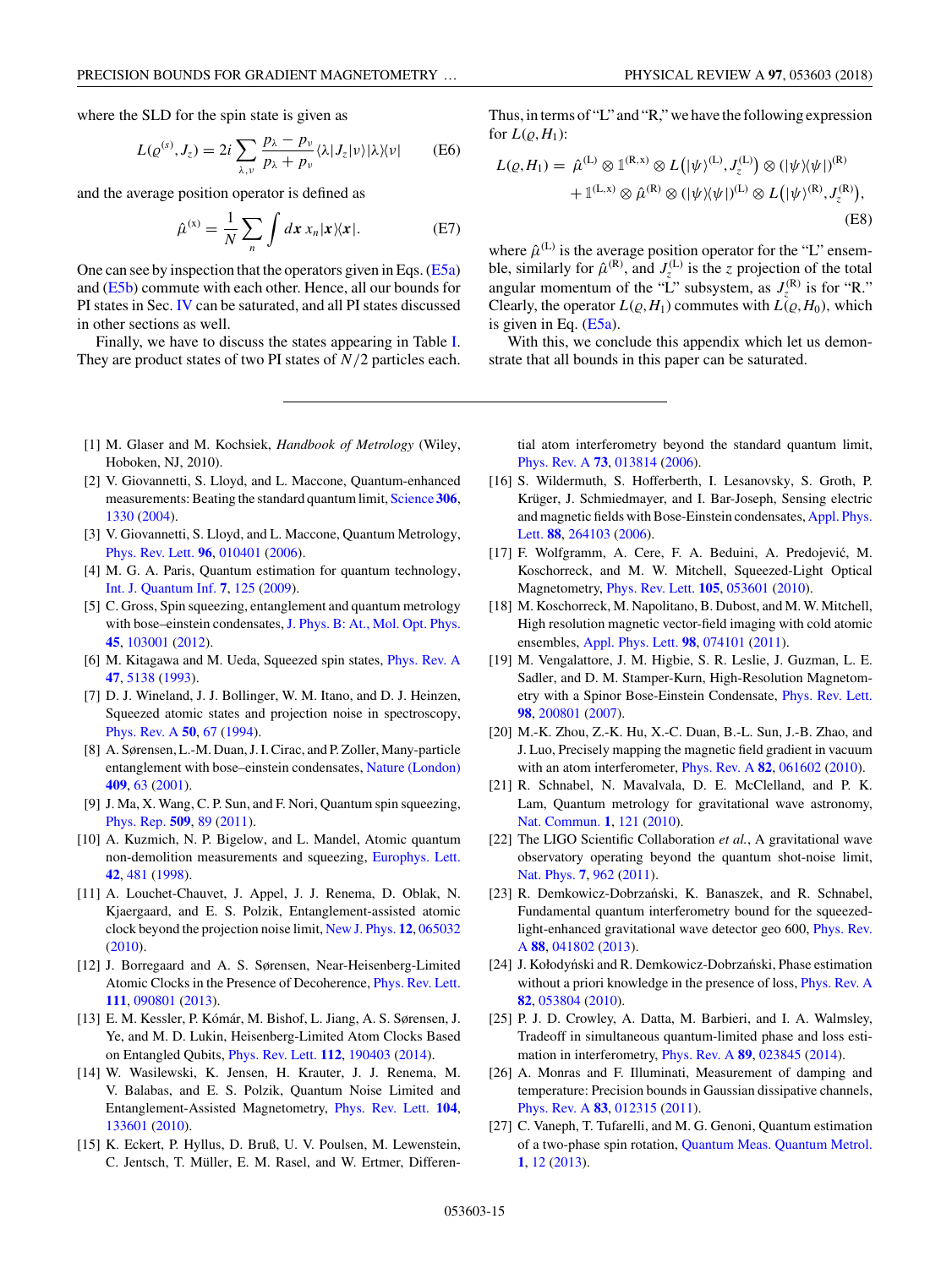- <span id="page-15-0"></span>[28] S. I. Knysh and G. A. Durkin, Estimation of phase and diffusion: combining quantum statistics and classical noise, [arXiv:1307.0470.](http://arxiv.org/abs/arXiv:1307.0470)
- [29] K. Matsumoto, A new approach to the cramér-rao-type bound of the pure-state model, [J. Phys. A: Math. Gen.](https://doi.org/10.1088/0305-4470/35/13/307) **[35](https://doi.org/10.1088/0305-4470/35/13/307)**, [3111](https://doi.org/10.1088/0305-4470/35/13/307) [\(2002\)](https://doi.org/10.1088/0305-4470/35/13/307).
- [30] T. Baumgratz and A. Datta, Quantum Enhanced Estimation of a Multidimensional Field, [Phys. Rev. Lett.](https://doi.org/10.1103/PhysRevLett.116.030801) **[116](https://doi.org/10.1103/PhysRevLett.116.030801)**, [030801](https://doi.org/10.1103/PhysRevLett.116.030801) [\(2016\)](https://doi.org/10.1103/PhysRevLett.116.030801).
- [31] M. Szczykulska, T. Baumgratz, and A. Datta, Multi-parameter quantum metrology, [Adv. Phys. X](https://doi.org/10.1080/23746149.2016.1230476) **[1](https://doi.org/10.1080/23746149.2016.1230476)**, [621](https://doi.org/10.1080/23746149.2016.1230476) [\(2016\)](https://doi.org/10.1080/23746149.2016.1230476).
- [32] U. Marzolino and D. Braun, Precision measurements of temperature and chemical potential of quantum gases, [Phys. Rev. A](https://doi.org/10.1103/PhysRevA.88.063609) **[88](https://doi.org/10.1103/PhysRevA.88.063609)**, [063609](https://doi.org/10.1103/PhysRevA.88.063609) [\(2013\)](https://doi.org/10.1103/PhysRevA.88.063609).
- [33] U. Marzolino and D. Braun, Erratum: Precision measurements of temperature and chemical potential of quantum gases [Phys. Rev. A **88**, 063609 (2013)] [Phys. Rev. A](https://doi.org/10.1103/PhysRevA.91.039902) **[91](https://doi.org/10.1103/PhysRevA.91.039902)**, [039902\(E\)](https://doi.org/10.1103/PhysRevA.91.039902) [\(2015\)](https://doi.org/10.1103/PhysRevA.91.039902).
- [34] P. C. Humphreys, M. Barbieri, A. Datta, and I. A. Walmsley, Quantum Enhanced Multiple Phase Estimation, [Phys. Rev. Lett.](https://doi.org/10.1103/PhysRevLett.111.070403) **[111](https://doi.org/10.1103/PhysRevLett.111.070403)**, [070403](https://doi.org/10.1103/PhysRevLett.111.070403) [\(2013\)](https://doi.org/10.1103/PhysRevLett.111.070403).
- [35] M. Skotiniotis, P. Sekatski, and W. Dür, Quantum metrology [for the ising hamiltonian with transverse magnetic field,](https://doi.org/10.1088/1367-2630/17/7/073032) New J. Phys. **[17](https://doi.org/10.1088/1367-2630/17/7/073032)**, [073032](https://doi.org/10.1088/1367-2630/17/7/073032) [\(2015\)](https://doi.org/10.1088/1367-2630/17/7/073032).
- [36] P. A. Knott, T. J. Proctor, A. J. Hayes, J. F. Ralph, P. Kok, and J. A. Dunningham, Local versus global strategies in multiparameter estimation, [Phys. Rev. A](https://doi.org/10.1103/PhysRevA.94.062312) **[94](https://doi.org/10.1103/PhysRevA.94.062312)**, [062312](https://doi.org/10.1103/PhysRevA.94.062312) [\(2016\)](https://doi.org/10.1103/PhysRevA.94.062312).
- [37] L. Pezzè, M. A. Ciampini, N. Spagnolo, P. C. Humphreys, A. Datta, I. A. Walmsley, M. Barbieri, F. Sciarrino, and A. Smerzi, Optimal Measurements for Simultaneous Quantum Estimation of Multiple Phases, [Phys. Rev. Lett.](https://doi.org/10.1103/PhysRevLett.119.130504) **[119](https://doi.org/10.1103/PhysRevLett.119.130504)**, [130504](https://doi.org/10.1103/PhysRevLett.119.130504) [\(2017\)](https://doi.org/10.1103/PhysRevLett.119.130504).
- [38] M. A. Ciampini, N. Spagnolo, C. Vitelli, L. Pezzè, A. Smerzi, and F. Sciarrino, Quantum-enhanced multiparameter estimation in multiarm interferometers, [Sci. Rep.](https://doi.org/10.1038/srep28881) **[6](https://doi.org/10.1038/srep28881)**, [28881](https://doi.org/10.1038/srep28881) [\(2016\)](https://doi.org/10.1038/srep28881).
- [39] M. Landini, M. Fattori, L. Pezzè, and A. Smerzi, Phase-noise protection in quantum-enhanced differential interferometry, [New J. Phys.](https://doi.org/10.1088/1367-2630/16/11/113074) **[16](https://doi.org/10.1088/1367-2630/16/11/113074)**, [113074](https://doi.org/10.1088/1367-2630/16/11/113074) [\(2014\)](https://doi.org/10.1088/1367-2630/16/11/113074).
- [40] J. K. Stockton, X. Wu, and M. A. Kasevich, Bayesian estimation of differential interferometer phase, [Phys. Rev. A](https://doi.org/10.1103/PhysRevA.76.033613) **[76](https://doi.org/10.1103/PhysRevA.76.033613)**, [033613](https://doi.org/10.1103/PhysRevA.76.033613) [\(2007\)](https://doi.org/10.1103/PhysRevA.76.033613).
- [41] D. S. Durfee, Y. K. Shaham, and M. A. Kasevich, Long-Term Stability of an Area-Reversible Atom-Interferometer Sagnac Gyroscope, [Phys. Rev. Lett.](https://doi.org/10.1103/PhysRevLett.97.240801) **[97](https://doi.org/10.1103/PhysRevLett.97.240801)**, [240801](https://doi.org/10.1103/PhysRevLett.97.240801) [\(2006\)](https://doi.org/10.1103/PhysRevLett.97.240801).
- [42] M. J. Snadden, J. M. McGuirk, P. Bouyer, K. G. Haritos, and M. A. Kasevich, Measurement of the Earth's Gravity Gradient with [an Atom Interferometer-Based Gravity Gradiometer,](https://doi.org/10.1103/PhysRevLett.81.971) Phys. Rev. Lett. **[81](https://doi.org/10.1103/PhysRevLett.81.971)**, [971](https://doi.org/10.1103/PhysRevLett.81.971) [\(1998\)](https://doi.org/10.1103/PhysRevLett.81.971).
- [43] J. B. Fixler, G. Foster, J. McGuirk, and M. Kasevich, Atom interferometer measurement of the newtonian constant of gravity, [Science](https://doi.org/10.1126/science.1135459) **[315](https://doi.org/10.1126/science.1135459)**, [74](https://doi.org/10.1126/science.1135459) [\(2007\)](https://doi.org/10.1126/science.1135459).
- [44] S. Altenburg, S. Wölk, G. Tóth, and O. Gühne, Optimized parameter estimation in the presence of collective phase noise, [Phys. Rev. A](https://doi.org/10.1103/PhysRevA.94.052306) **[94](https://doi.org/10.1103/PhysRevA.94.052306)**, [052306](https://doi.org/10.1103/PhysRevA.94.052306) [\(2016\)](https://doi.org/10.1103/PhysRevA.94.052306).
- [45] I. Urizar-Lanz, P. Hyllus, I. L. Egusquiza, M. W. Mitchell, and G. Tóth, Macroscopic singlet states for gradient magnetometry, [Phys. Rev. A](https://doi.org/10.1103/PhysRevA.88.013626) **[88](https://doi.org/10.1103/PhysRevA.88.013626)**, [013626](https://doi.org/10.1103/PhysRevA.88.013626) [\(2013\)](https://doi.org/10.1103/PhysRevA.88.013626).
- [46] Y.-L. Zhang, H. Wang, L. Jing, L.-Z. Mu, and H. Fan, Fitting magnetic field gradient with Heisenberg-scaling accuracy, [Sci. Rep.](https://doi.org/10.1038/srep07390) **[4](https://doi.org/10.1038/srep07390)**, [7390](https://doi.org/10.1038/srep07390) [\(2014\)](https://doi.org/10.1038/srep07390).
- [47] H. Ng and K. Kim, Quantum estimation of magnetic-field gradient using w-state, [Opt. Commun.](https://doi.org/10.1016/j.optcom.2014.06.048) **[331](https://doi.org/10.1016/j.optcom.2014.06.048)**, [353](https://doi.org/10.1016/j.optcom.2014.06.048) [\(2014\)](https://doi.org/10.1016/j.optcom.2014.06.048).
- [48] N. Behbood, F. Martin Ciurana, G. Colangelo, M. Napolitano, M. W. Mitchell, and R. J. Sewell, Real-time vector field tracking with a cold-atom magnetometer, [Appl. Phys. Lett.](https://doi.org/10.1063/1.4803684) **[102](https://doi.org/10.1063/1.4803684)**, [173504](https://doi.org/10.1063/1.4803684) [\(2013\)](https://doi.org/10.1063/1.4803684).
- [49] S. L. Braunstein and C. M. Caves, Statistical Distance and the Geometry of Quantum States, [Phys. Rev. Lett.](https://doi.org/10.1103/PhysRevLett.72.3439) **[72](https://doi.org/10.1103/PhysRevLett.72.3439)**, [3439](https://doi.org/10.1103/PhysRevLett.72.3439) [\(1994\)](https://doi.org/10.1103/PhysRevLett.72.3439).
- [50] A. Holevo, *Probabilistic and Statistical Aspects of Quantum Theory* (North-Holland, Amsterdam, 1982).
- [51] C. Helstrom, *Quantum Detection and Estimation Theory* (Academic, New York, 1976).
- [52] D. Petz, Covariance and Fisher information in quantum mechanics, [J. Phys. A: Math. Gen.](https://doi.org/10.1088/0305-4470/35/4/305) **[35](https://doi.org/10.1088/0305-4470/35/4/305)**, [929](https://doi.org/10.1088/0305-4470/35/4/305) [\(2002\)](https://doi.org/10.1088/0305-4470/35/4/305).
- [53] D. Petz, *Quantum Information Theory and Quantum Statistics* (Springer, Berlin, 2008).
- [54] R. F. Werner, Quantum states with Einstein-Podolsky-Rosen correlations admitting a hidden-variable model, [Phys. Rev. A](https://doi.org/10.1103/PhysRevA.40.4277) **[40](https://doi.org/10.1103/PhysRevA.40.4277)**, [4277](https://doi.org/10.1103/PhysRevA.40.4277) [\(1989\)](https://doi.org/10.1103/PhysRevA.40.4277).
- [55] R. Horodecki, P. Horodecki, M. Horodecki, and K. Horodecki, Quantum entanglement, [Rev. Mod. Phys.](https://doi.org/10.1103/RevModPhys.81.865) **[81](https://doi.org/10.1103/RevModPhys.81.865)**, [865](https://doi.org/10.1103/RevModPhys.81.865) [\(2009\)](https://doi.org/10.1103/RevModPhys.81.865).
- [56] O. Gühne and G. Tóth, Entanglement detection, [Phys. Rep.](https://doi.org/10.1016/j.physrep.2009.02.004) **[474](https://doi.org/10.1016/j.physrep.2009.02.004)**, [1](https://doi.org/10.1016/j.physrep.2009.02.004) [\(2009\)](https://doi.org/10.1016/j.physrep.2009.02.004).
- [57] V. Giovannetti, S. Lloyd, and L. Maccone, Advances in quantum metrology, [Nat. Photonics](https://doi.org/10.1038/nphoton.2011.35) **[5](https://doi.org/10.1038/nphoton.2011.35)**, [222](https://doi.org/10.1038/nphoton.2011.35) [\(2011\)](https://doi.org/10.1038/nphoton.2011.35).
- [58] R. Demkowicz-Dobrzanski, M. Jarzyna, and J. Kolodynski, Chapter four-quantum limits in optical interferometry, [Prog. Opt.](https://doi.org/10.1016/bs.po.2015.02.003) **[60](https://doi.org/10.1016/bs.po.2015.02.003)**, [345](https://doi.org/10.1016/bs.po.2015.02.003) [\(2015\)](https://doi.org/10.1016/bs.po.2015.02.003).
- [59] L. Pezze and A. Smerzi, Quantum theory of phase estimation, in *Atom Interferometry (Proc. Int. School of Physics 'Enrico Fermi', Course 188, Varenna)*, edited by G. Tino and M. Kasevich (IOS Press, Amsterdam, 2014), pp. 691–741.
- [60] G. Tóth and I. Apellaniz, Quantum metrology from a quantum information science perspective, [J. Phys. A: Math. Theor.](https://doi.org/10.1088/1751-8113/47/42/424006) **[47](https://doi.org/10.1088/1751-8113/47/42/424006)**, [424006](https://doi.org/10.1088/1751-8113/47/42/424006) [\(2014\)](https://doi.org/10.1088/1751-8113/47/42/424006).
- [61] L. Pezzè, A. Smerzi, M. K. Oberthaler, R. Schmied, and P. Treutlein, Non-classical states of atomic ensembles: fundamentals and applications in quantum metrology, [arXiv:1609.01609.](http://arxiv.org/abs/arXiv:1609.01609)
- [62] D. Braun, G. Adesso, F. Benatti, R. Floreanini, U. Marzolino, M. W. Mitchell, and S. Pirandola, Quantum enhanced measurements without entanglement,  $arXiv:1701.05152$ .
- [63] S. Ragy, M. Jarzyna, and R. Demkowicz-Dobrzański, Compatibility in multiparameter quantum metrology, [Phys. Rev. A](https://doi.org/10.1103/PhysRevA.94.052108) **[94](https://doi.org/10.1103/PhysRevA.94.052108)**, [052108](https://doi.org/10.1103/PhysRevA.94.052108) [\(2016\)](https://doi.org/10.1103/PhysRevA.94.052108).
- [64] B. Julsgaard, A. Kozhekin, and E. S. Polzik, Experimental [long-lived entanglement of two macroscopic objects,](https://doi.org/10.1038/35096524) Nature (London) **[413](https://doi.org/10.1038/35096524)**, [400](https://doi.org/10.1038/35096524) [\(2001\)](https://doi.org/10.1038/35096524).
- [65] D. M. Greenberger, M. A. Horne, and A. Zeilinger, Going beyond bell's theorem, in *Bell's Theorem, Quantum Theory and Conceptions of the Universe*, edited by M. Kafatos (Springer, Dordrecht, 1989), pp. 69–72.
- [66] J.-W. Pan, D. Bouwmeester, M. Daniell, H. Weinfurter, and A. Zeilinger, Experimental test of quantum nonlocality in three-photon Greenberger-Horne-Zeilinger entanglement, [Nature \(London\)](https://doi.org/10.1038/35000514) **[403](https://doi.org/10.1038/35000514)**, [515](https://doi.org/10.1038/35000514) [\(2000\)](https://doi.org/10.1038/35000514).
- [67] X.-C. Yao, T.-X. Wang, P. Xu, H. Lu, G.-S. Pan, X.-H. Bao, C.-Z. Peng, C.-Y. Lu, Y.-A. Chen, and J.-W. Pan, Observation of eight-photon entanglement, [Nat. Photonics](https://doi.org/10.1038/nphoton.2011.354) **[6](https://doi.org/10.1038/nphoton.2011.354)**, [225](https://doi.org/10.1038/nphoton.2011.354) [\(2012\)](https://doi.org/10.1038/nphoton.2011.354).
- [68] C.-Y. Lu, X.-Q. Zhou, O. Gühne, W.-B. Gao, J. Zhang, Z.- S. Yuan, A. Goebel, T. Yang, and J.-W. Pan, Experimental